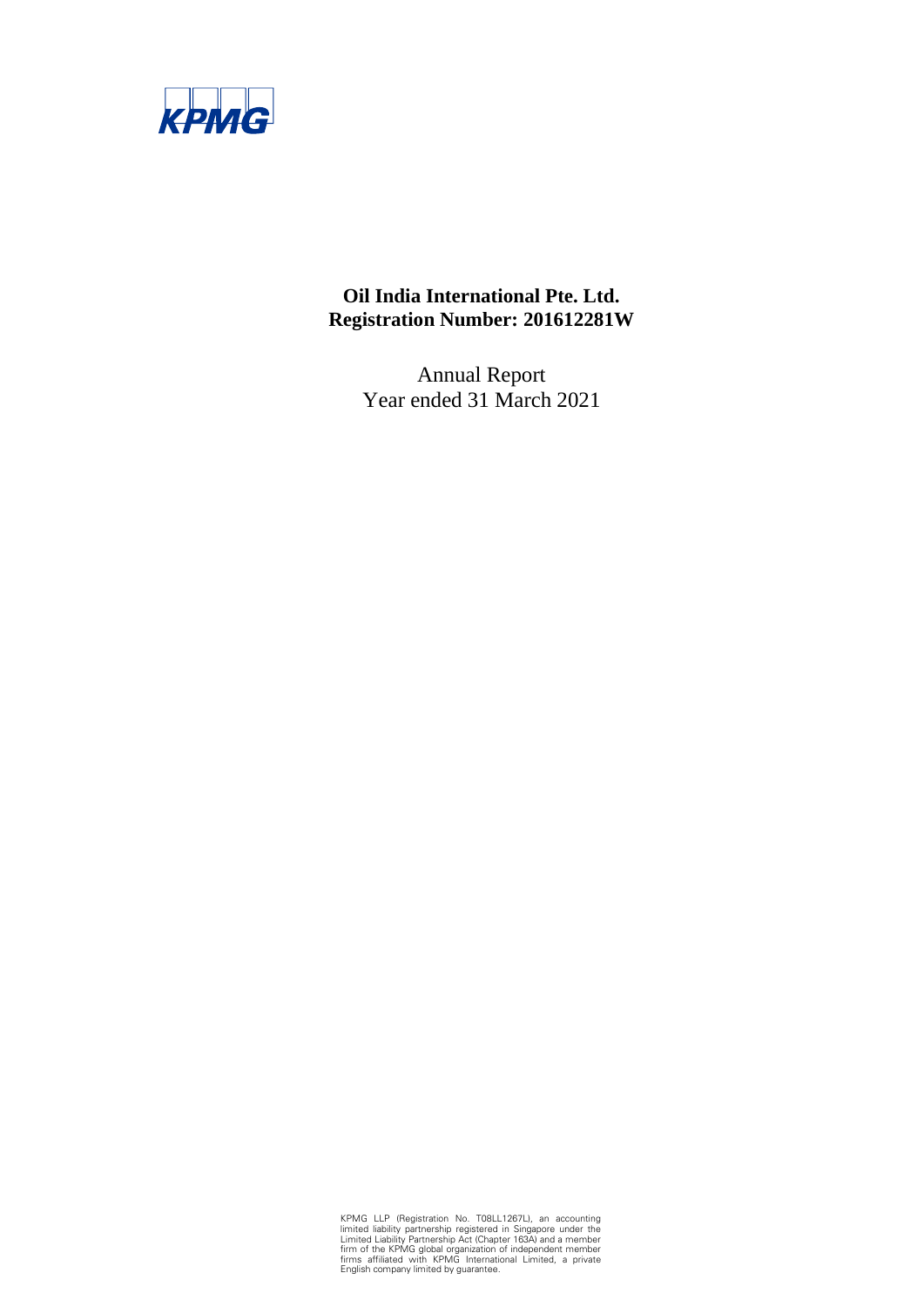# **Directors' statement**

We are pleased to submit this annual report to the member of Oil India International Pte. Ltd. ("the Company") together with the audited financial statements for the financial year ended 31 March 2021.

In our opinion:

- (a) the financial statements set out on pages FS1 to FS31 are drawn up so as to give a true and fair view of the financial position of the Company as at 31 March 2021 and of the financial performance, changes in equity and cash flows of the Company for the year ended on that date in accordance with the provisions of the Singapore Companies Act, Chapter 50 and Singapore Financial Reporting Standards (International); and
- (b) at the date of this statement, there are reasonable grounds to believe that the Company will be able to pay its debts as and when they fall due.

The Board of Directors has, on the date of this statement, authorised these financial statements for issue.

## **Directors**

The directors in office at the date of this statement are as follows:

Biswabrata Lahkar (Appointed on 1 February 2021) Loo Boon San Sanjay Choudhuri Tan Tow Siang

## **Directors' interests**

According to the register kept by the Company for the purposes of Section 164 of the Companies Act, Chapter 50 (the "Act"), particulars of interests of directors who held office at the end of the financial year (including those held by their spouses and children) in shares, debentures, warrants and share options in the Company and in related corporations are as follows:

| <b>Holdings</b><br>at beginning<br>of the year | <b>Holdings</b><br>at end<br>of the year |
|------------------------------------------------|------------------------------------------|
|                                                |                                          |
|                                                |                                          |
| 4.500                                          | 4.500                                    |
|                                                |                                          |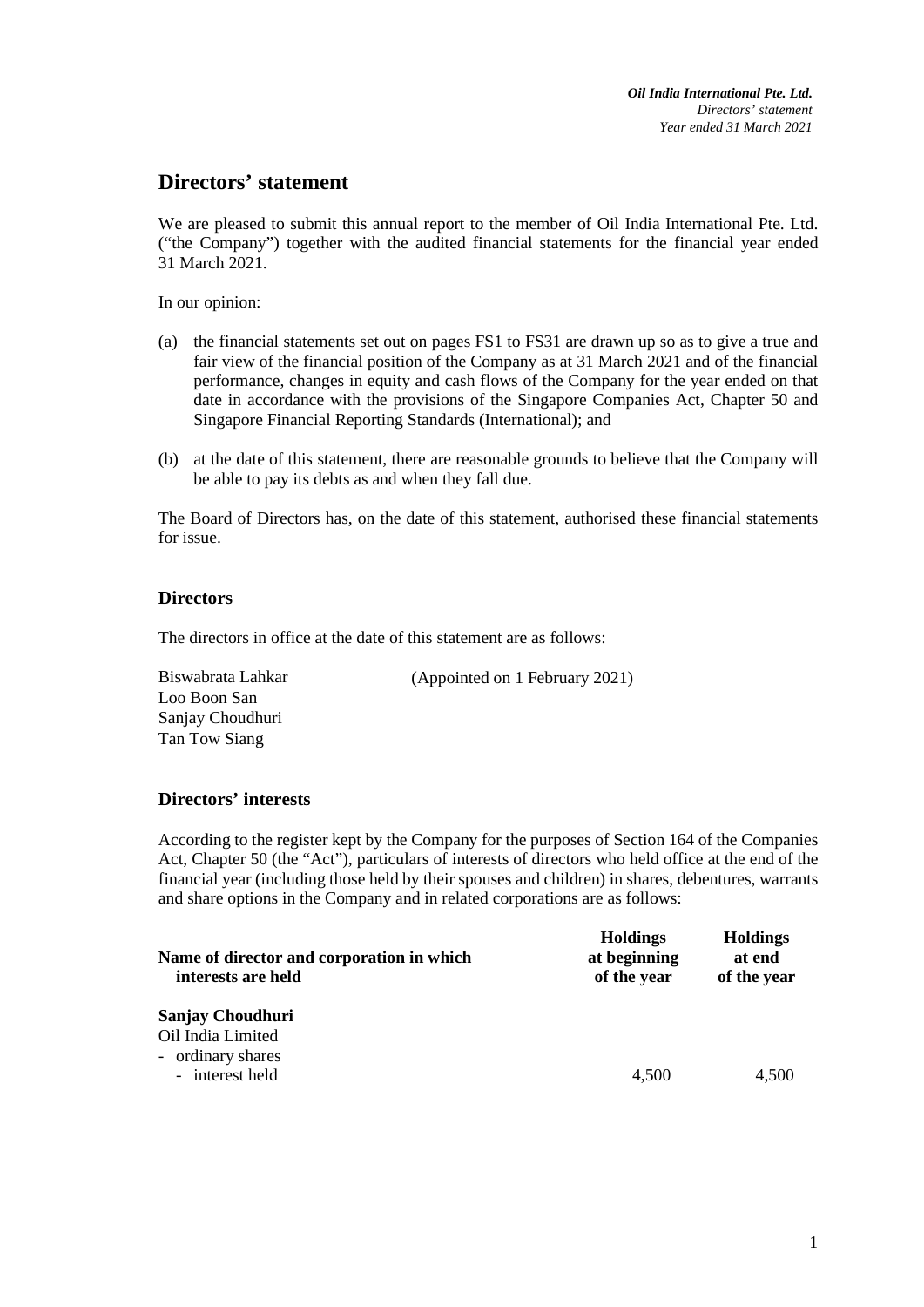| Name of director and corporation in which<br>interests are held | <b>Holdings</b><br>at beginning<br>of the year | <b>Holdings</b><br>at end<br>of the year |
|-----------------------------------------------------------------|------------------------------------------------|------------------------------------------|
| Biswabrata Lahkar                                               |                                                |                                          |
| Oil India Limited                                               |                                                |                                          |
| - ordinary shares                                               |                                                |                                          |
| - interest held                                                 |                                                | 5,010                                    |

Except as disclosed in this statement, no director who held office at the end of the financial year had interests in shares, debentures, warrants or share options of the Company, or of related corporations, either at the beginning of the financial year, or date of appointment if later, or at the end of the financial year.

Neither at the end of, nor at any time during the financial year, was the Company a party to any arrangement whose objects are, or one of whose objects is, to enable the directors of the Company to acquire benefits by means of the acquisition of shares in or debentures of the Company or any other body corporate.

## **Share options**

During the financial year, there were:

- (i) no options granted by the Company to any person to take up unissued shares of the Company; and
- (ii) no shares issued by virtue of any exercise of option to take up unissued shares of the Company.

As at the end of the financial year, there were no unissued shares of the Company under option.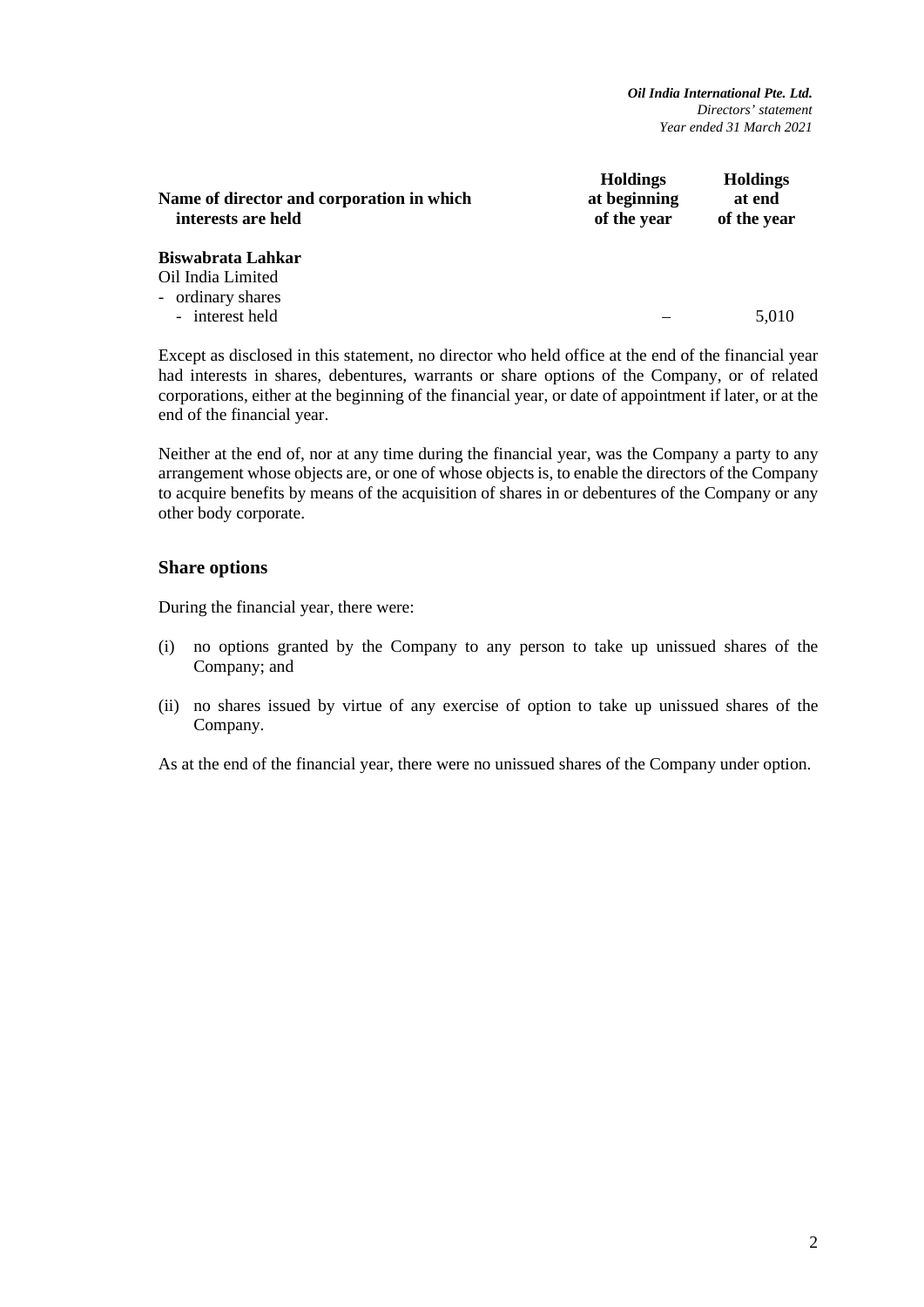*Oil India International Pte. Ltd. Directors' statement Year ended 31 March 2021* 

#### **Auditors**

The auditors, KPMG LLP, have indicated their willingness to accept re-appointment.

On behalf of the Board of Directors

**G DocuSigned by: D719EEA6F052404** 

**Loo Boon San**  *Director* 

**[** ocuSigned by:<br>**1:**<br>:E9304B873C4AC.

**Tan Tow Siang**  *Director* 

18 May 2021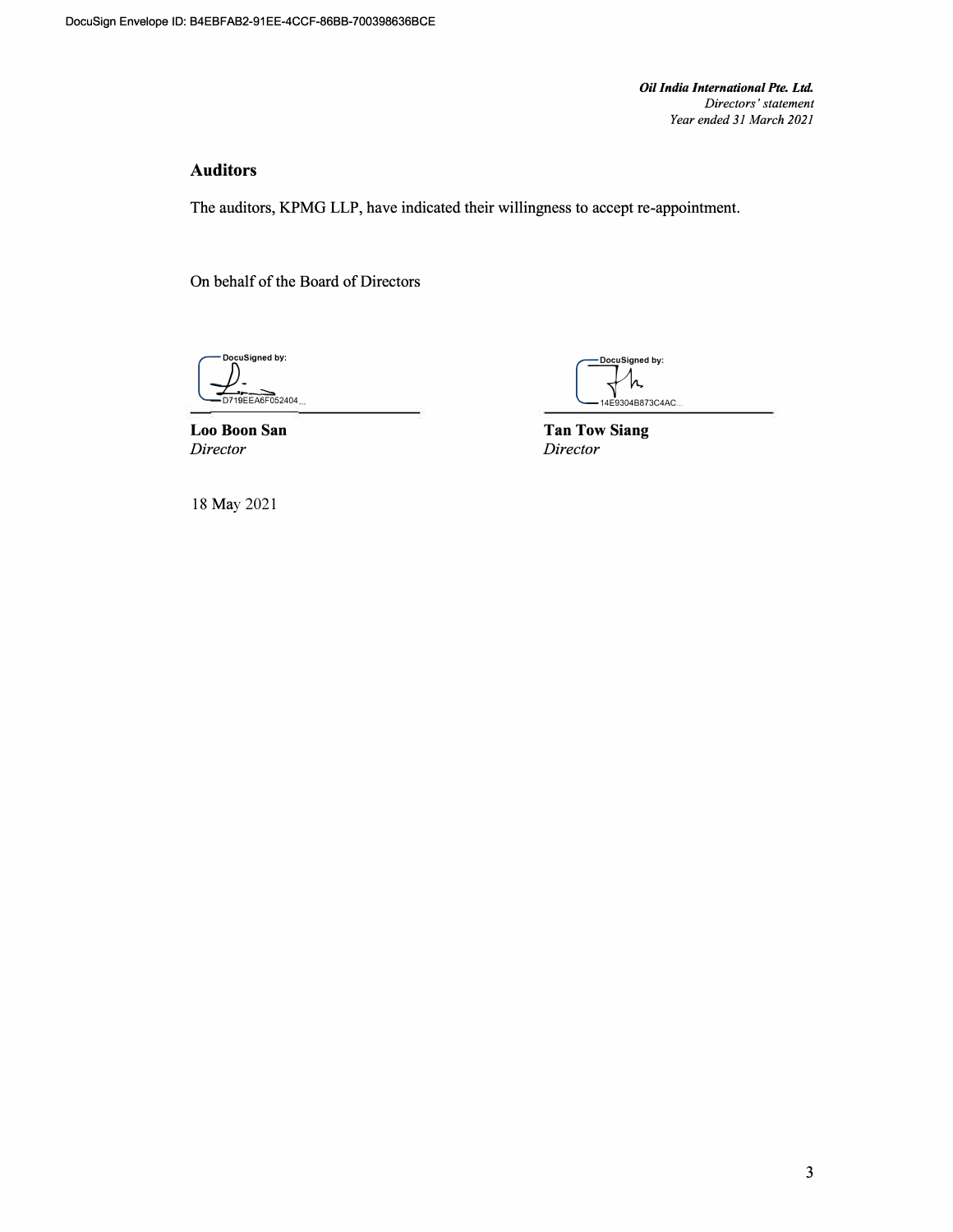

**KPMG LLP** 16 Raffles Quay #22-00 Hong Leong Building Singapore 048581

Telephone +65 6213 3388 Fax +65 6225 0984 Internet www.kpmg.com.sg

# **Independent auditors' report**

Member of the Company Oil India International Pte. Ltd.

## **Report on the audit of the financial statements**

#### *Opinion*

We have audited the financial statements of Oil India International Pte. Ltd. ('the Company'), which comprise the statement of financial position as at 31 March 2021, the statement of profit or loss and other comprehensive income, statement of changes in equity and statement of cash flows for the year then ended, and notes to the financial statements, including a summary of significant accounting policies, as set out on pages FS1 to FS31.

In our opinion, the accompanying financial statements are properly drawn up in accordance with the provisions of the Companies Act, Chapter 50 ('the Act') and Singapore Financial Reporting Standards (International) ('SFRS(I)s') so as to give a true and fair view of the financial position of the Company as at 31 March 2021 and of the financial performance, changes in equity and cash flows of the Company for the year ended on that date.

## *Basis for opinion*

We conducted our audit in accordance with Singapore Standards on Auditing ('SSAs'). Our responsibilities under those standards are further described in the '*Auditors' responsibilities for the audit of the financial statements'* section of our report. We are independent of the Company in accordance with the Accounting and Corporate Regulatory Authority *Code of Professional Conduct and Ethics for Public Accountants and Accounting Entities* ('ACRA Code') together with the ethical requirements that are relevant to our audit of the financial statements in Singapore, and we have fulfilled our other ethical responsibilities in accordance with these requirements and the ACRA Code. We believe that the audit evidence we have obtained is sufficient and appropriate to provide a basis for our opinion.

#### *Key audit matters*

Key audit matters are those matters that, in our professional judgement, were of most significance in our audit of the financial statements of the current period. These matters were addressed in the context of our audit of the financial statements as a whole, and in forming our opinion thereon, and we do not provide a separate opinion on these matters.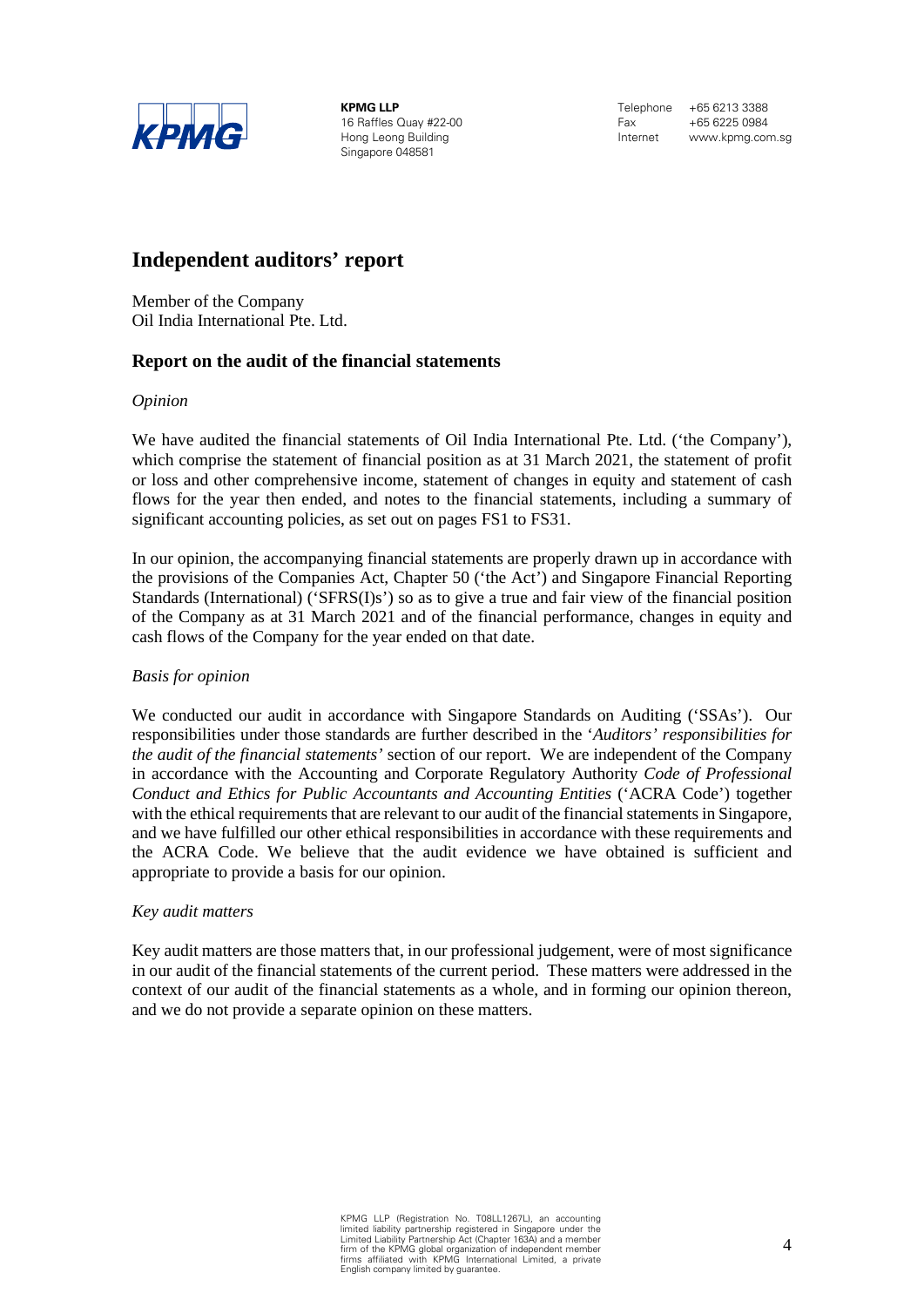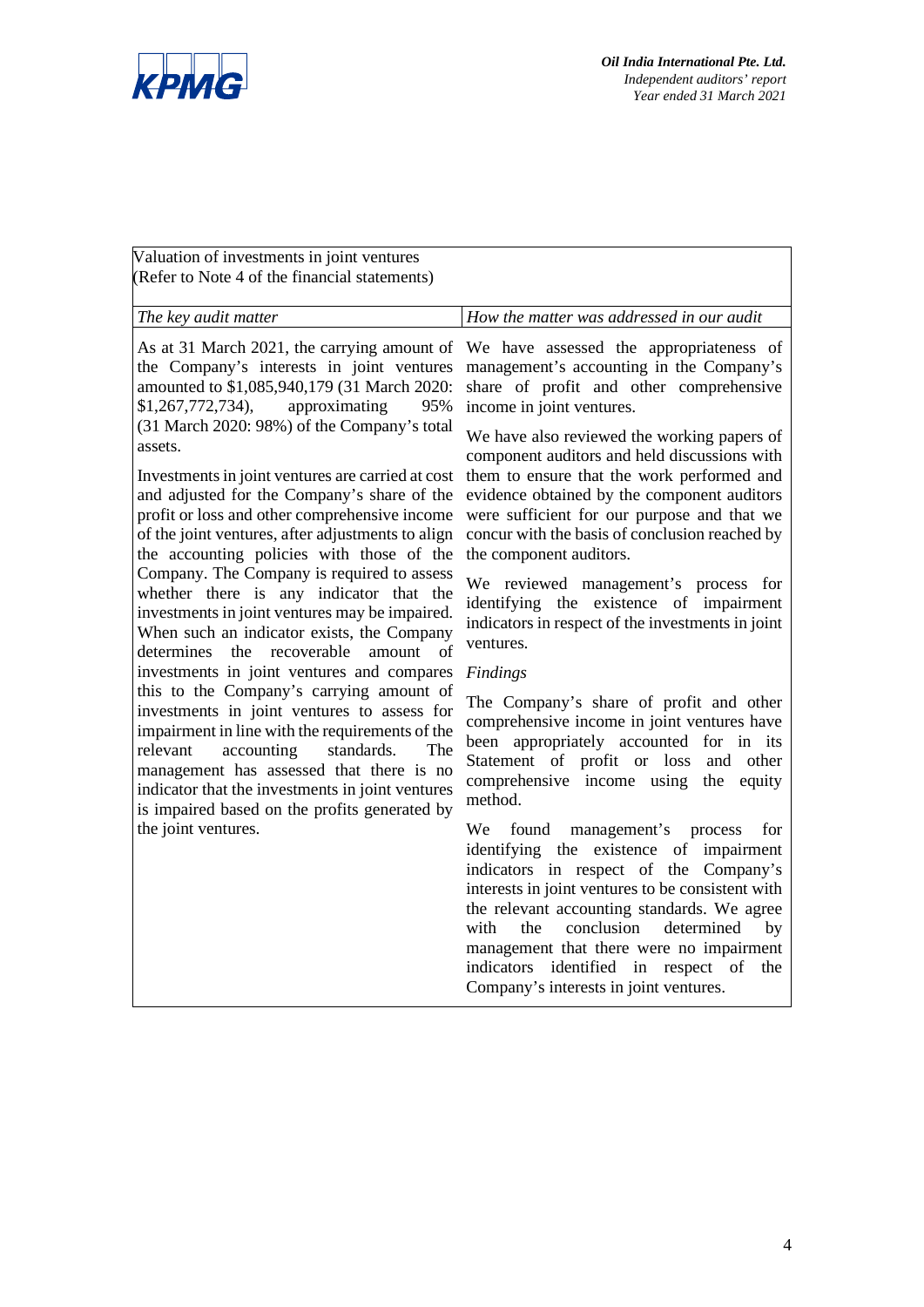

## *Other information*

Management is responsible for the other information contained in the annual report. Other information is defined as all information in the annual report other than the financial statements and our auditors' report thereon.

We have obtained all other information prior to the date of this auditors' report.

Our opinion on the financial statements does not cover the other information and will not express any form of assurance conclusion thereon.

In connection with our audit of the financial statements, our responsibility is to read the other information and, in doing so, consider whether the other information is materially inconsistent with the financial statements or our knowledge obtained in the audit or otherwise appears to be materially misstated. If, based on the work we have performed, we conclude that there is a material misstatement of this other information, we are required to report that fact. We have nothing to report in this regard.

#### *Responsibilities of management and directors for the financial statements*

Management is responsible for the preparation of financial statements that give a true and fair view in accordance with the provisions of the Act and SFRS(I)s, and for devising and maintaining a system of internal accounting controls sufficient to provide a reasonable assurance that assets are safeguarded against loss from unauthorised use or disposition; and transactions are properly authorised and that they are recorded as necessary to permit the preparation of true and fair financial statements and to maintain accountability of assets.

In preparing the financial statements, management is responsible for assessing the Company's ability to continue as a going concern, disclosing, as applicable, matters related to going concern and using the going concern basis of accounting unless management either intends to liquidate the Company or to cease operations, or has no realistic alternative but to do so.

The directors' responsibilities include overseeing the Company's financial reporting process.

#### *Auditors' responsibilities for the audit of the financial statements*

Our objectives are to obtain reasonable assurance about whether the financial statements as a whole are free from material misstatement, whether due to fraud or error, and to issue an auditors' report that includes our opinion. Reasonable assurance is a high level of assurance, but is not a guarantee that an audit conducted in accordance with SSAs will always detect a material misstatement when it exists. Misstatements can arise from fraud or error and are considered material if, individually or in the aggregate, they could reasonably be expected to influence the economic decisions of users taken on the basis of these financial statements.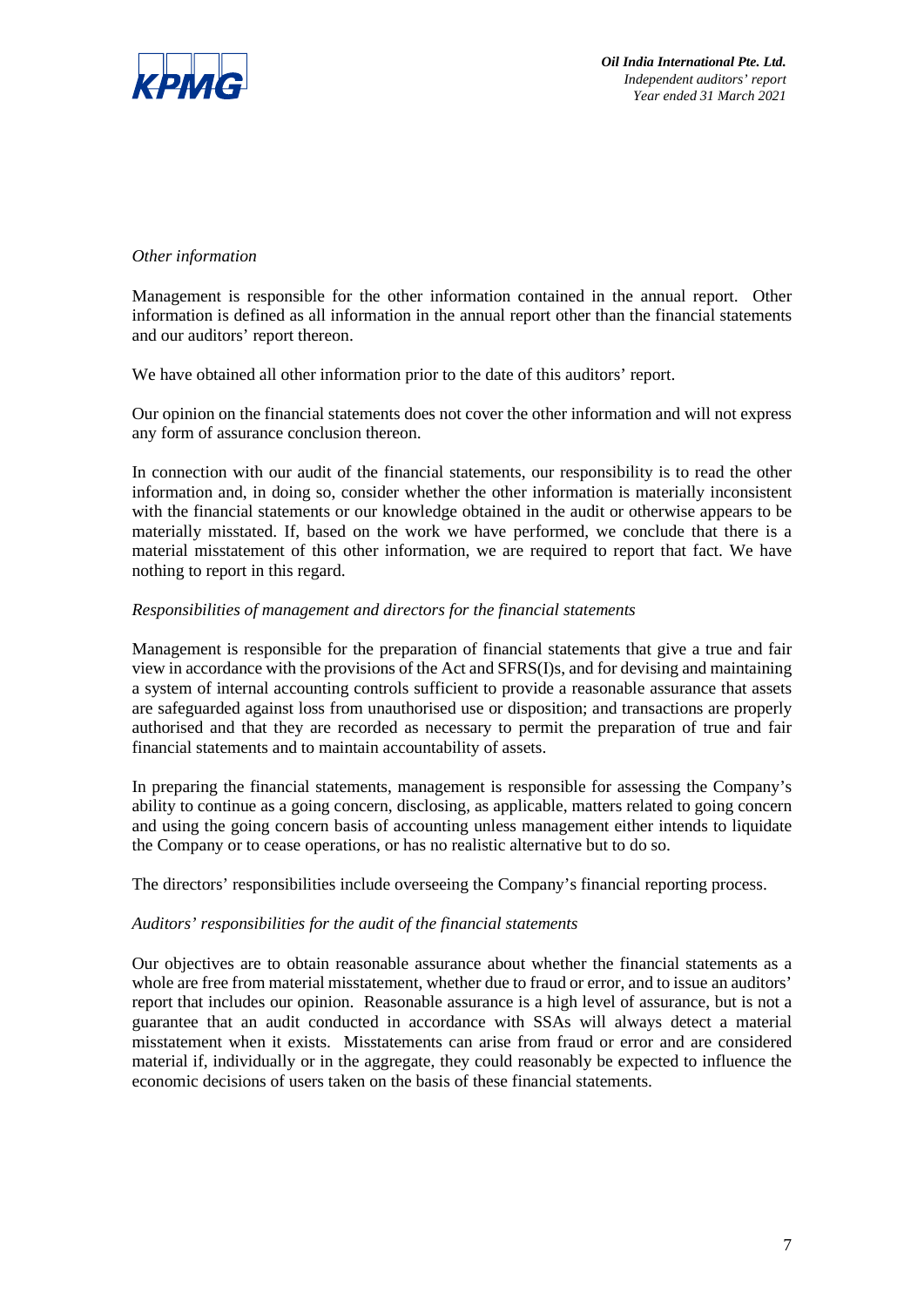

As part of an audit in accordance with SSAs, we exercise professional judgement and maintain professional scepticism throughout the audit. We also:

- Identify and assess the risks of material misstatement of the financial statements, whether due to fraud or error, design and perform audit procedures responsive to those risks, and obtain audit evidence that is sufficient and appropriate to provide a basis for our opinion. The risk of not detecting a material misstatement resulting from fraud is higher than for one resulting from error, as fraud may involve collusion, forgery, intentional omissions, misrepresentations, or the override of internal controls.
- Obtain an understanding of internal controls relevant to the audit in order to design audit procedures that are appropriate in the circumstances, but not for the purpose of expressing an opinion on the effectiveness of the Company's internal controls.
- Evaluate the appropriateness of accounting policies used and the reasonableness of accounting estimates and related disclosures made by management.
- Conclude on the appropriateness of management's use of the going concern basis of accounting and, based on the audit evidence obtained, whether a material uncertainty exists related to events or conditions that may cast significant doubt on the Company's ability to continue as a going concern. If we conclude that a material uncertainty exists, we are required to draw attention in our auditors' report to the related disclosures in the financial statements or, if such disclosures are inadequate, to modify our opinion. Our conclusions are based on the audit evidence obtained up to the date of our auditors' report. However, future events or conditions may cause the Company to cease to continue as a going concern.
- Evaluate the overall presentation, structure and content of the financial statements, including the disclosures, and whether the financial statements represent the underlying transactions and events in a manner that achieves fair presentation.

We communicate with the directors regarding, among other matters, the planned scope and timing of the audit and significant audit findings, including any significant deficiencies in internal controls that we identify during our audit.

We also provide the directors with a statement that we have complied with relevant ethical requirements regarding independence, and communicate with them all relationships and other matters that may reasonably be thought to bear on our independence, and where applicable, related safeguards.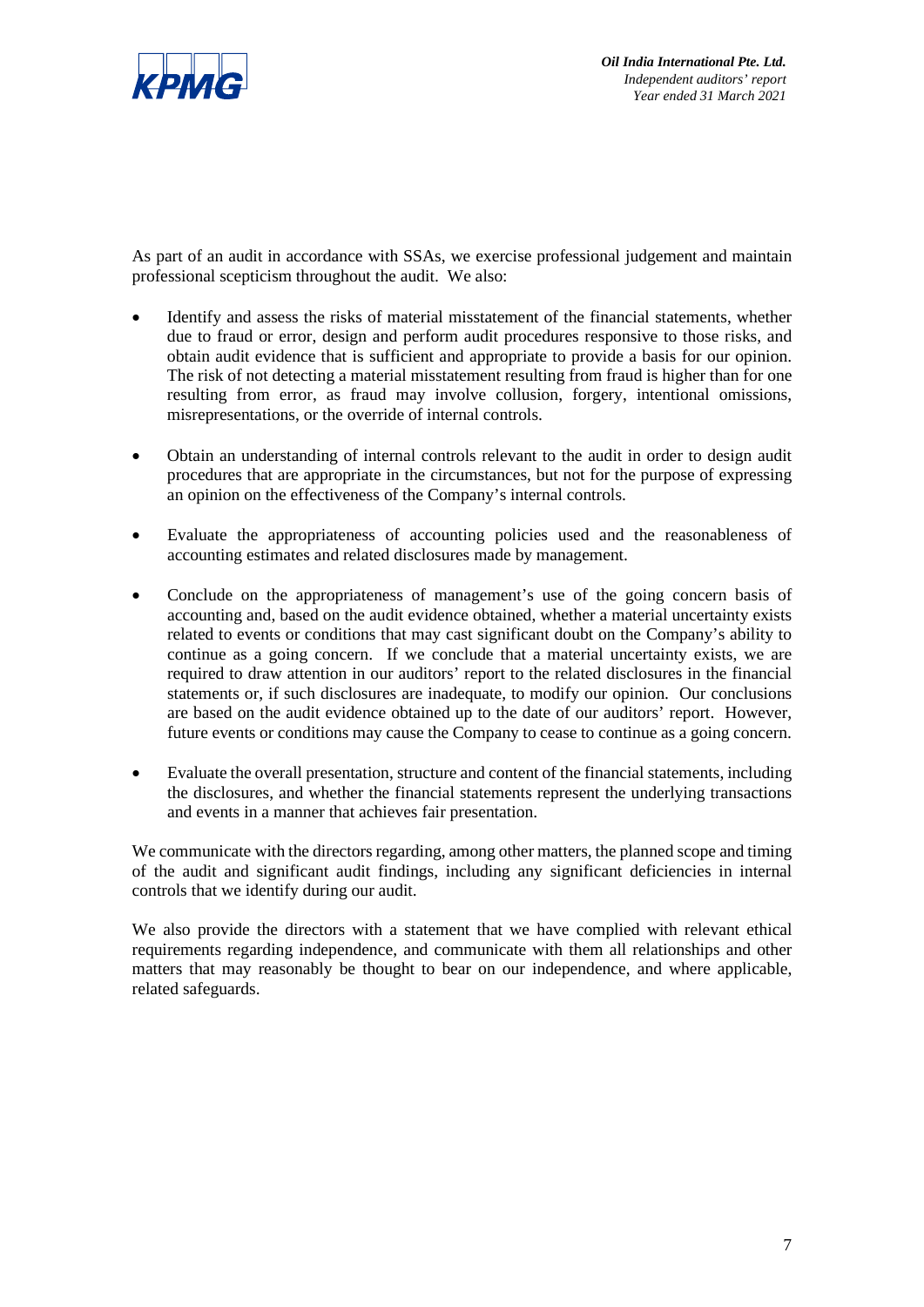

From the matters communicated with the directors, we determine those matters that were of most significance in the audit of the financial statements of the current period and are therefore the key audit matters. We describe these matters in our auditors' report unless the law or regulations preclude public disclosure about the matter or when, in extremely rare circumstances, we determine that a matter should not be communicated in our report because the adverse consequences of doing so would reasonably be expected to outweigh the public interest benefits of such communication.

#### **Report on other legal and regulatory requirements**

In our opinion, the accounting and other records required by the Act to be kept by the Company have been properly kept in accordance with the provisions of the Act.

The engagement partner on the audit resulting in this independent auditors' report is Shelley Chan Hoi Yi.

Kingry **KPMG LLP**

*Public Accountants and Chartered Accountants* 

**Singapore** 18 May 2021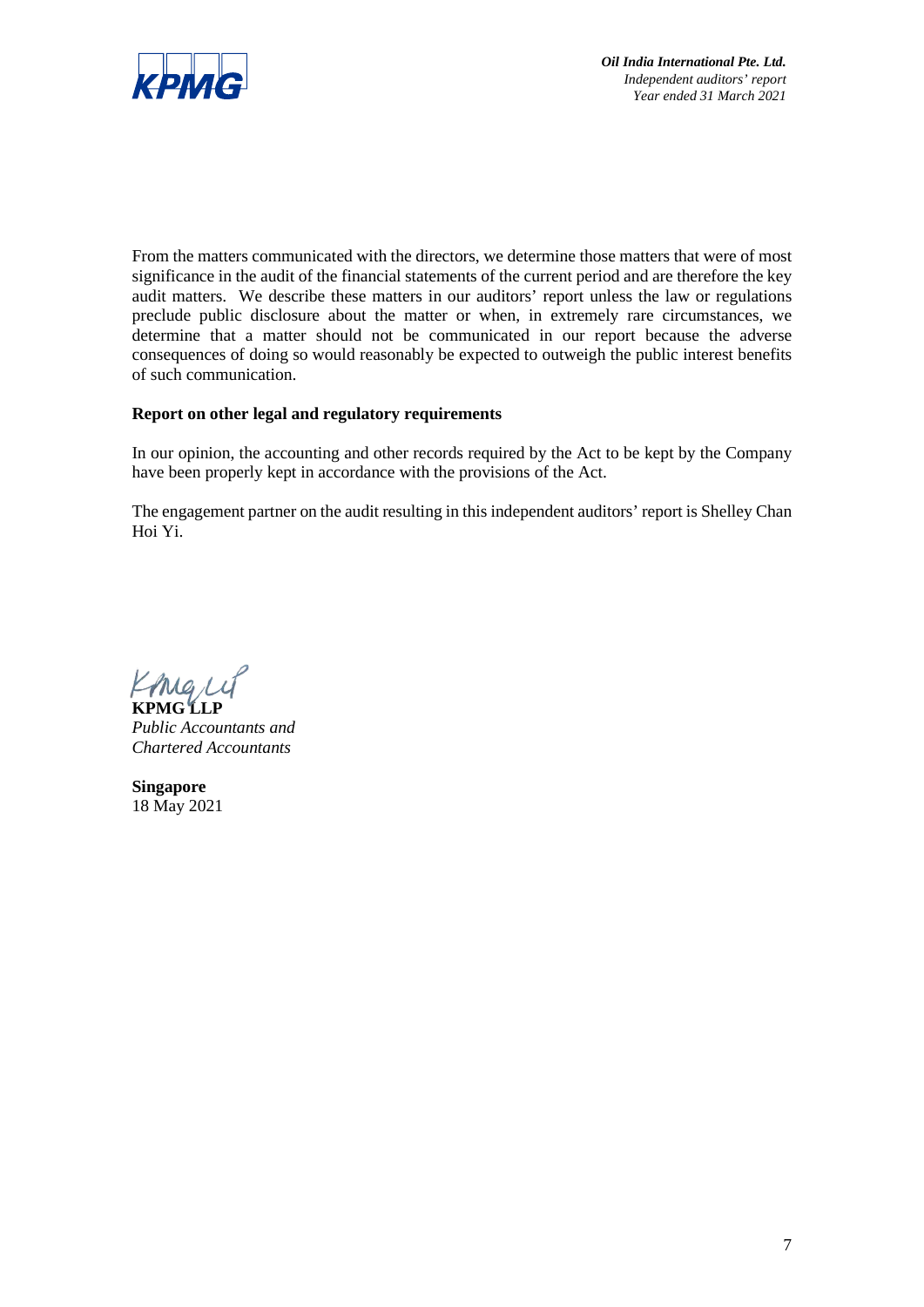## **Statement of financial position As at 31 March 2021**

|                                     | <b>Note</b>    | 2021            | 2020          |
|-------------------------------------|----------------|-----------------|---------------|
|                                     |                | US\$            | US\$          |
| <b>Non-current assets</b>           |                |                 |               |
| Investment in joint ventures        | $\overline{4}$ | 1,085,940,179   | 1,267,772,734 |
| Plant and equipment                 | 5              | 1,831           | 4,209         |
| Other non-current assets            | 6              |                 | 6,408         |
|                                     |                | 1,085,942,010   | 1,267,783,351 |
| <b>Current assets</b>               |                |                 |               |
| Other current assets                | 7              | 209,191         | 173,118       |
| Cash and deposits                   | 8              | 59,384,574      | 31,454,862    |
|                                     |                | 59,593,765      | 31,627,980    |
| <b>Total assets</b>                 |                | 1,145,535,775   | 1,299,411,331 |
| <b>Equity</b>                       |                |                 |               |
| Share capital                       | 9              | 533,707,277     | 533,707,277   |
| Retained earnings                   |                | 238,599,147     | 221,671,260   |
| Currency translation reserve        | 9              | (133, 764, 260) | 37,442,608    |
| <b>Total equity</b>                 |                | 638,542,164     | 792,821,145   |
| <b>Non-current liabilities</b>      |                |                 |               |
| <b>Borrowings</b>                   | 10             | 497,896,679     | 497,549,612   |
| <b>Current liabilities</b>          |                |                 |               |
| <b>Borrowings</b>                   | 10             | 8,901,099       | 8,901,099     |
| Trade and other payables            | 11             | 101,872         | 97,836        |
| Tax payable                         |                | 93,961          | 41,639        |
|                                     |                | 9,096,932       | 9,040,574     |
|                                     |                |                 |               |
| <b>Total liabilities</b>            |                | 506,993,611     | 506,590,186   |
| <b>Total equity and liabilities</b> |                | 1,145,535,775   | 1,299,411,331 |
|                                     |                |                 |               |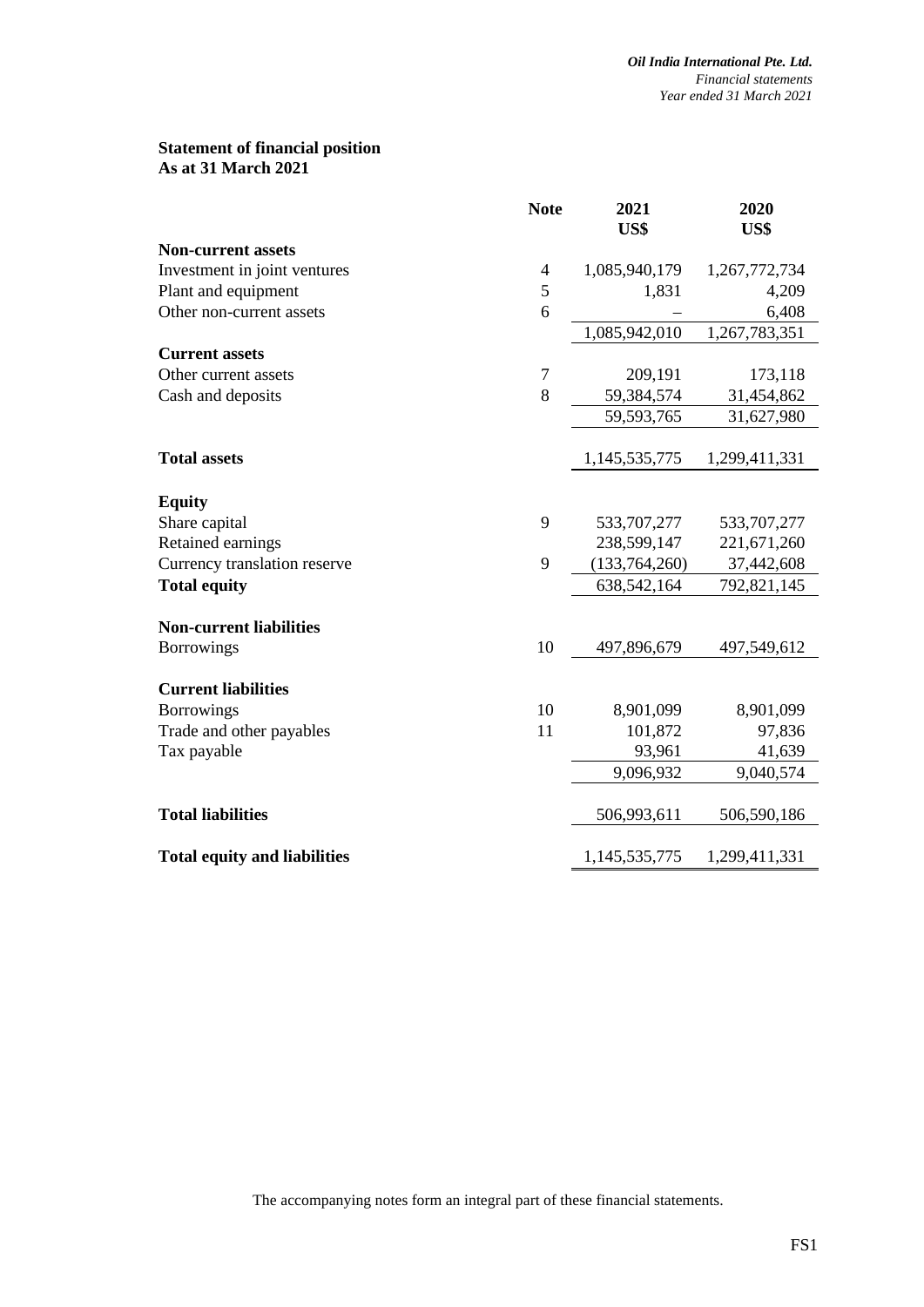## **Statement of profit or loss and other comprehensive income Year ended 31 March 2021**

|                                                                  | <b>Note</b> | 2021<br>US\$    | 2020<br>US\$   |
|------------------------------------------------------------------|-------------|-----------------|----------------|
| Share of profit of joint ventures                                |             | 67,166,854      | 121,022,676    |
| Interest income from banks and related parties                   |             | 515,751         | 1,532,579      |
| Other operating expenses                                         | 12          | (331,779)       | (597,003)      |
| Finance costs                                                    | 13          | (20, 348, 409)  | (20, 349, 862) |
| <b>Profit before tax</b>                                         |             | 47,002,417      | 101,608,390    |
| Tax expense                                                      | 14          | (74, 530)       | (35, 844)      |
| <b>Profit for the year</b>                                       |             | 46,927,887      | 101,572,546    |
| Other comprehensive income:                                      |             |                 |                |
| Items that may be reclassified subsequently<br>to profit or loss |             |                 |                |
| Share of foreign currency translation reserves of                |             |                 |                |
| equity-accounted investees                                       |             | (171, 206, 868) | 112,576,186    |
| Other comprehensive income, net of tax                           |             | (171, 206, 868) | 112,576,186    |
|                                                                  |             |                 |                |
| Total comprehensive income for the year                          |             | (124, 278, 981) | 214, 148, 732  |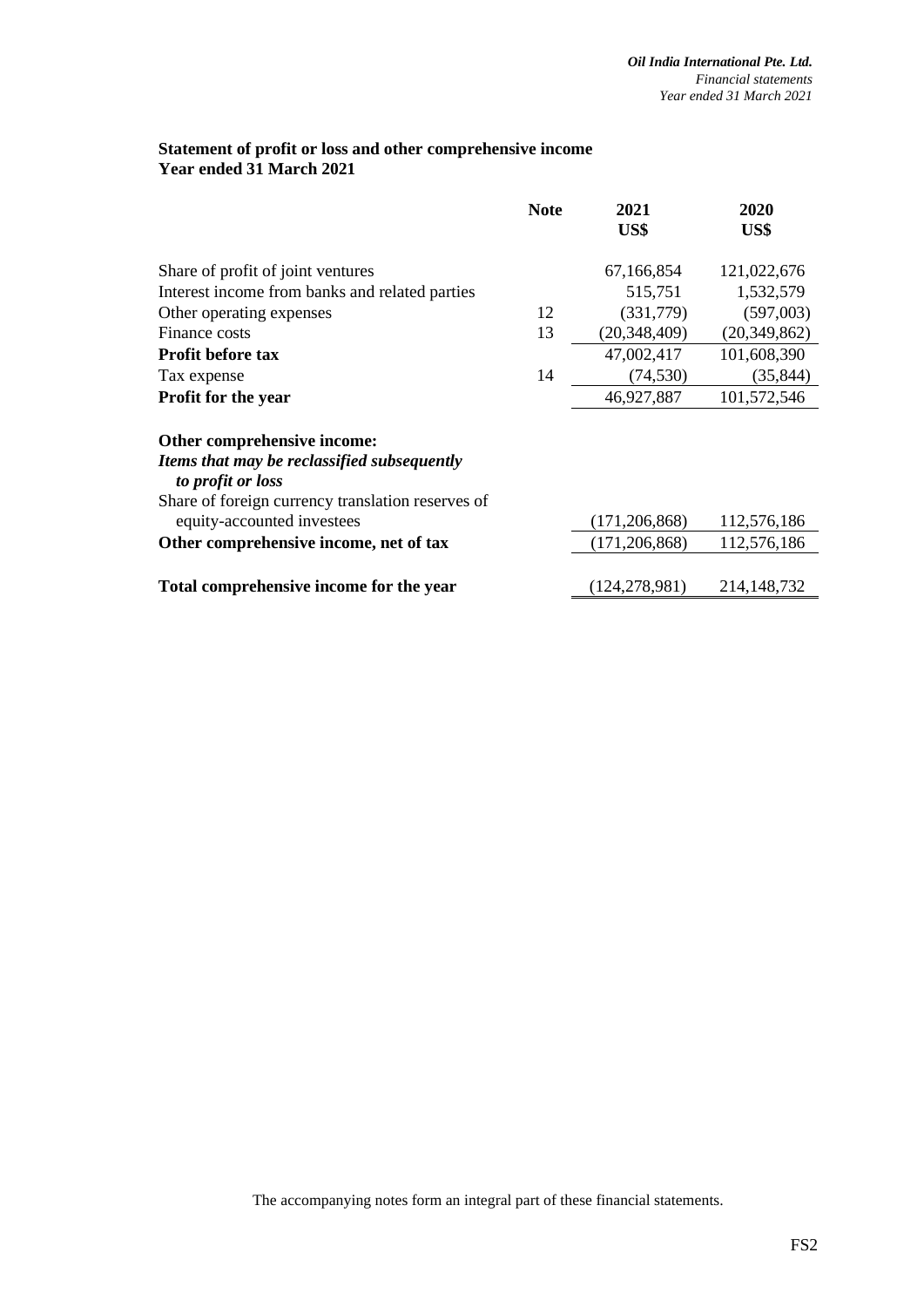## **Statement of changes in equity Year ended 31 March 2021**

|                                                                                    | <b>Share</b><br>capital<br>US\$ | <b>Retained</b><br>earnings<br>US\$ | <b>Currency</b><br>translation<br>reserve<br>US\$ | <b>Total</b><br>equity<br>US\$ |
|------------------------------------------------------------------------------------|---------------------------------|-------------------------------------|---------------------------------------------------|--------------------------------|
| <b>At 1 April 2019</b>                                                             | 533,707,277                     | 120,098,714                         | (75, 133, 578)                                    | 578, 672, 413                  |
| <b>Total comprehensive income</b><br>for the year                                  |                                 |                                     |                                                   |                                |
| Profit for the year                                                                |                                 | 101,572,546                         |                                                   | 101,572,546                    |
| Other comprehensive income<br>Share of foreign currency<br>translation reserves of |                                 |                                     |                                                   |                                |
| equity-accounted investees<br><b>Total other comprehensive</b>                     |                                 |                                     | 112,576,186                                       | 112,576,186                    |
| income                                                                             |                                 |                                     | 112,576,186                                       | 112,576,186                    |
| <b>Total comprehensive income</b>                                                  |                                 | 101,572,546                         | 112,576,186                                       | 214,148,732                    |
| <b>At 31 March 2020</b>                                                            | 533,707,277                     | 221,671,260                         | 37,442,608                                        | 792,821,145                    |
| <b>At 1 April 2020</b>                                                             | 533,707,277                     | 221,671,260                         | 37,442,608                                        | 792,821,145                    |
| <b>Total comprehensive income</b><br>for the year                                  |                                 |                                     |                                                   |                                |
| Profit for the year                                                                |                                 | 46,927,887                          |                                                   | 46,927,887                     |
| Other comprehensive income<br>Share of foreign currency<br>translation reserves of |                                 |                                     |                                                   |                                |
| equity-accounted investees                                                         |                                 |                                     | (171, 206, 868)                                   | (171, 206, 868)                |
| <b>Total other comprehensive</b><br>income                                         |                                 |                                     | (171, 206, 868)                                   | (171, 206, 868)                |
| <b>Total comprehensive income</b>                                                  |                                 | 46,927,887                          | (171, 206, 868)                                   | (124, 278, 981)                |
| <b>Transactions with owner,</b><br>recognised directly in<br>equity                |                                 |                                     |                                                   |                                |
| <b>Contributions by and</b><br>distribution to owner<br>Dividend paid              |                                 | (30,000,000)                        |                                                   | (30,000,000)                   |
| <b>Total distributions to owner</b><br>of the Company                              |                                 | (30,000,000)                        |                                                   | (30,000,000)                   |
| <b>At 31 March 2021</b>                                                            | 533,707,277                     | 238,599,147                         | (133,764,260)                                     | 638, 542, 164                  |
|                                                                                    |                                 |                                     |                                                   |                                |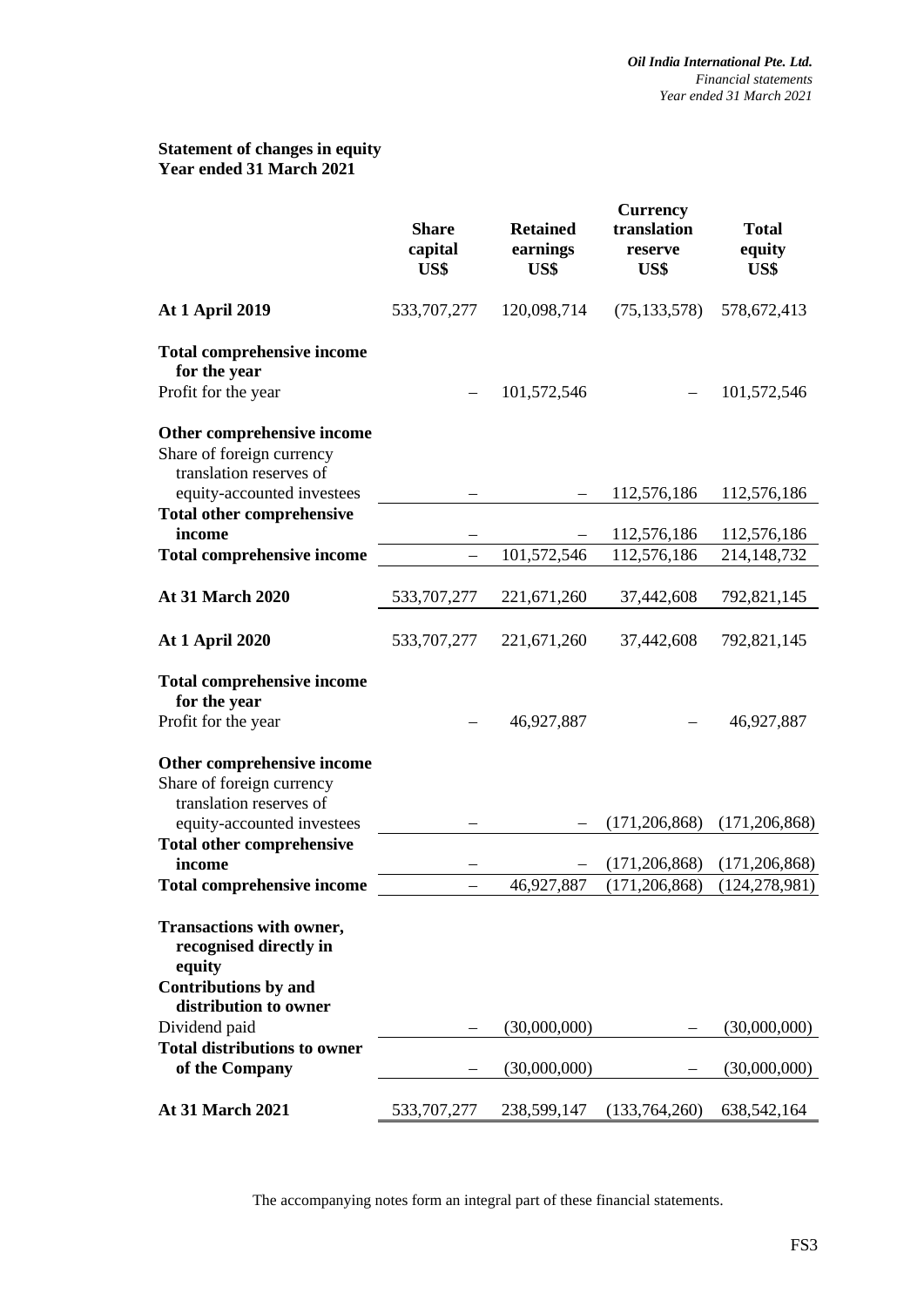#### **Statement of cash flows Year ended 31 March 2021**

|                                                                    | <b>Note</b> | 2021           | 2020            |
|--------------------------------------------------------------------|-------------|----------------|-----------------|
|                                                                    |             | US\$           | US\$            |
| <b>Cash flows from operating activities</b>                        |             |                |                 |
| Profit for the year                                                |             | 46,927,887     | 101,572,546     |
| Adjustments for:                                                   |             |                |                 |
| - Depreciation expense                                             |             | 2,378          | 2,378           |
| Share of profit of joint ventures                                  |             | (67, 166, 854) | (121, 022, 676) |
| Interest expense<br>$\overline{\phantom{a}}$                       |             | 20,000,000     | 20,000,000      |
| Amortisation of bond issuance expenses<br>$\overline{\phantom{0}}$ |             | 347,067        | 348,018         |
| Interest income from banks and related parties                     |             | (515, 751)     | (1,532,579)     |
| Tax expense                                                        |             | 74,530         | 35,844          |
|                                                                    |             | (330,743)      | (596, 469)      |
| Changes in working capital:                                        |             |                |                 |
| Other current assets                                               |             | (16,093)       | 4,280           |
| Other non-current assets                                           |             | 6,408          | (6,042)         |
| Trade and other payables                                           |             | 4,036          | (24, 794)       |
| Tax paid                                                           |             | (22, 208)      | (7,268)         |
| Net cash used in operating activities                              |             | (358,600)      | (630, 293)      |
|                                                                    |             |                |                 |
| <b>Cash flows from investing activities</b>                        |             |                |                 |
| Dividends received from joint venture                              |             | 77,792,541     | 8,375,000       |
| Repayment of loan from joint ventures                              |             |                | 29,387,205      |
| Maturity of long-term deposits                                     | $8\,$       | 20,900,000     | 13,000,000      |
| Placement of long-term deposits                                    | 8           | (58, 798, 188) | (20,900,000)    |
| Interest received                                                  |             | 495,771        | 266,531         |
| Net cash from investing activities                                 |             | 40,390,124     | 30,128,736      |
|                                                                    |             |                |                 |
| <b>Cash flows from financing activities</b>                        |             |                |                 |
| Interest paid                                                      |             | (20,000,000)   | (20,000,000)    |
| Dividend paid                                                      |             | (30,000,000)   |                 |
| Net cash used in financing activities                              |             | (50,000,000)   | (20,000,000)    |
|                                                                    |             |                |                 |
| Net (decrease)/increase in cash and cash equivalents               |             | (9,968,476)    | 9,498,443       |
| Cash and cash equivalents at 1 April                               |             | 10,554,862     | 1,056,419       |
| Cash and cash equivalents at 31 March                              | 8           | 586,386        | 10,554,862      |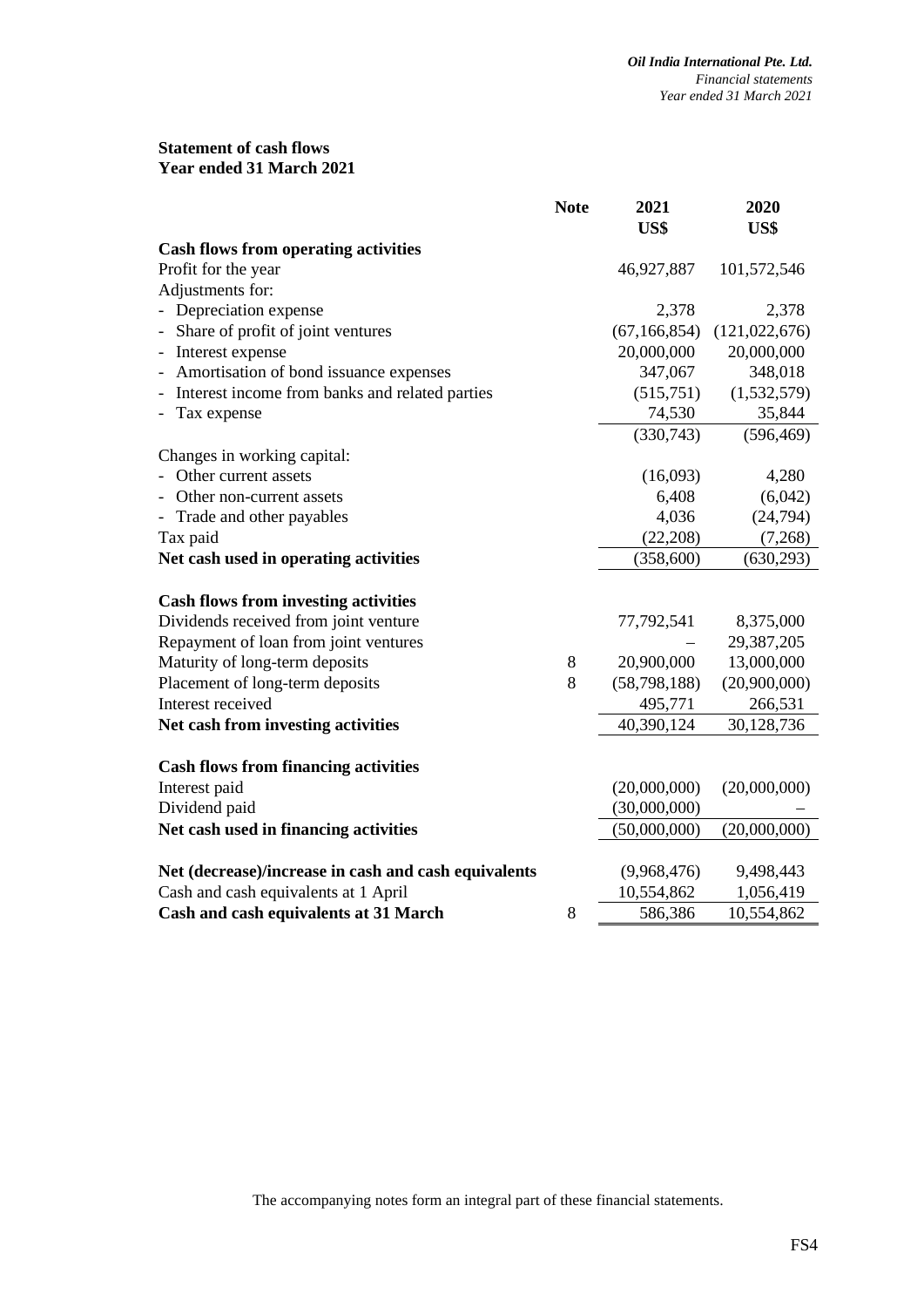# **Notes to the financial statements**

These notes form an integral part of the financial statements.

The financial statements were authorised for issue by the Board of Directors of the Company on 18 May 2021.

# **1 Incorporation and principal activities**

Oil India International Pte. Ltd. (the "Company") is incorporated in the Republic of Singapore and has its registered office at 300 Beach Road #18-05, The Concourse, Singapore 199555.

The Company's principal activity is investment holding. The Company's immediate and ultimate holding company is Oil India Limited, which is incorporated in India.

# **2 Basis of preparation**

## **2.1 Statement of compliance**

These financial statements have been prepared in accordance with the Singapore Financial Reporting Standards (International) ("SFRS(I)").

## **2.2 Basis of measurement**

The financial statements have been prepared on the historical cost basis except as otherwise disclosed in the notes below.

### **2.3 Functional and presentation currency**

These financial statements are presented in United States ("US") dollars, which is the Company's functional currency.

## **2.4 Use of judgements and estimates**

The preparation of the financial statements in conformity with SFRS(I) requires management to make judgements, estimates and assumptions that affect the application of accounting policies and the reported amounts of assets, liabilities, income and expenses. Actual results may differ from these estimates.

Estimates and underlying assumptions are reviewed on an ongoing basis. Revisions to accounting estimates are recognised in the period in which the estimates are revised and in any future periods affected.

There are no critical judgements in applying accounting policies that have a significant effect on the amounts recognised in the financial statements with the exception of the Company's evaluation of the existence of impairment indicators associated with its investment in joint ventures.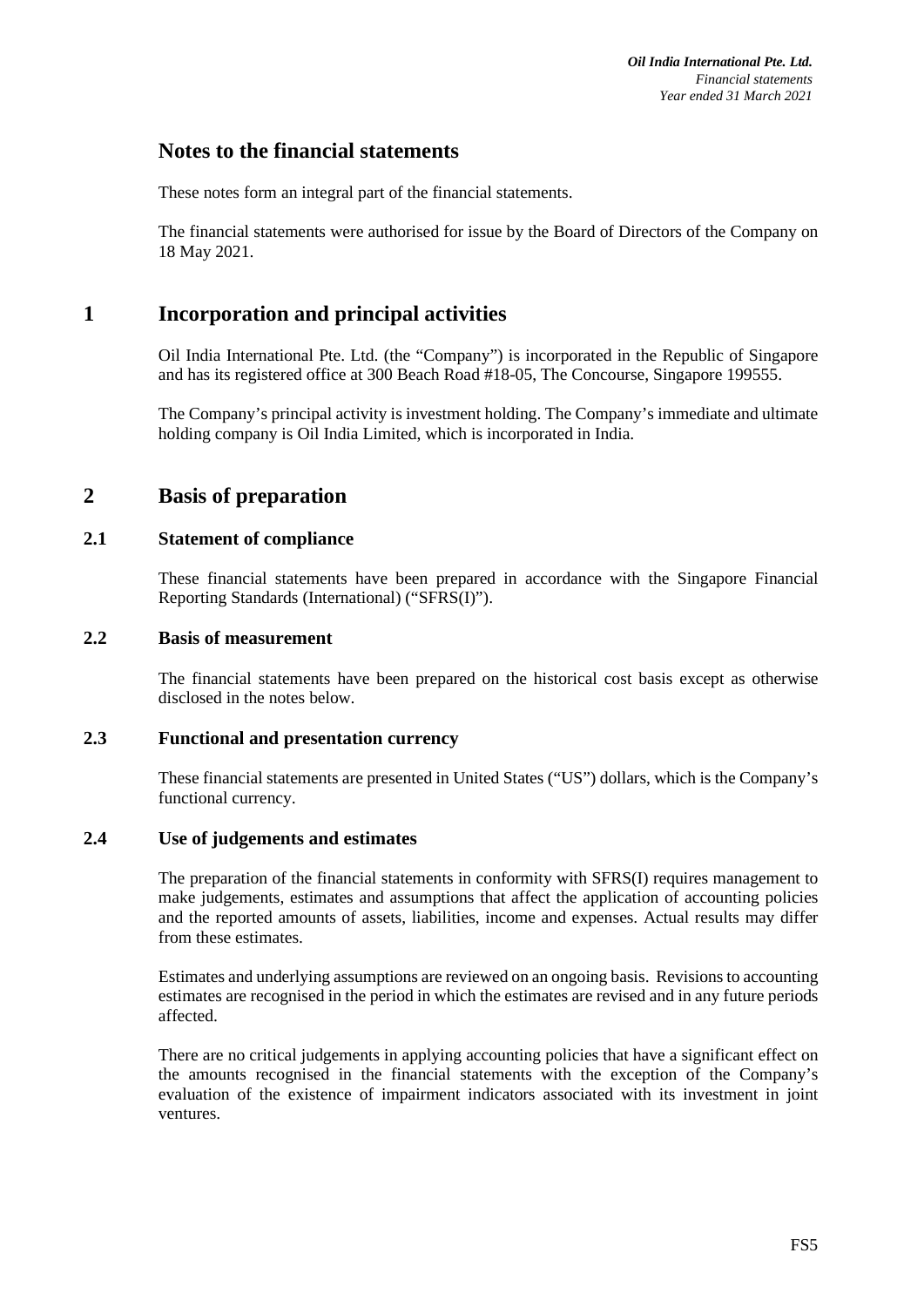## **2.5 Changes in accounting policies**

#### **New standards and amendments**

The Company has applied the following SFRS(I)s, amendments to and interpretations of SFRS(I) for the first time for the annual period beginning on 1 April 2020:

- *Amendments to References to Conceptual Framework in SFRS(I) Standards*
- *Definition of a Business* (Amendments to SFRS(I) 3)
- *Definition of Material* (Amendments to SFRS(I) 1-1 and SFRS(I)1- 8)

The application of these amendments to standards and interpretations did not have a material effect on the financial statements.

# **3 Significant accounting policies**

#### **3.1 Investment in joint ventures (equity-accounted investee)**

Joint ventures are entities over which the Company has joint control as a result of contractual arrangements, and rights to the net assets of the entities.

On acquisition of the investment, any excess of the cost of the investment over the Company's share of the net fair value of the joint venture is accounted for as goodwill and is included in the carrying amount of the investment. Any excess of the Company's share of the net fair value of the joint venture's identifiable assets and liabilities over the cost of the investment is included as income in the determination of the Company's share of the joint venture's profit or loss in the period in which the investment is acquired.

Investments in joint ventures are accounted for using the equity method. They are recognised initially at cost, which includes transaction costs. Subsequent to initial recognition, the financial statements include the Company's share of the profit or loss and other comprehensive income (OCI) of the equity-accounted investee, after adjustments to align the accounting policies with those of the Company, from the date that joint control commences until the date that joint control ceases.

When the Company's share of losses exceeds its interest in an equity-accounted investee, the carrying amount of the investment, together with any long-term interests that form part thereof, is reduced to zero, and the recognition of further losses is discontinued except to the extent that the Company has an obligation to fund the investee's operations or has made payments on behalf of the investee.

An impairment loss in respect of an equity-accounted investee is measured by comparing the recoverable amount of the investment with its carrying amount. An impairment loss is recognised in profit or loss, and is reversed if there has been a favourable change in the estimates used to determine the recoverable amount.

The consideration transferred does not include amounts related to the settlement of pre-existing relationships. Such amounts are generally recognised in the statement of comprehensive income.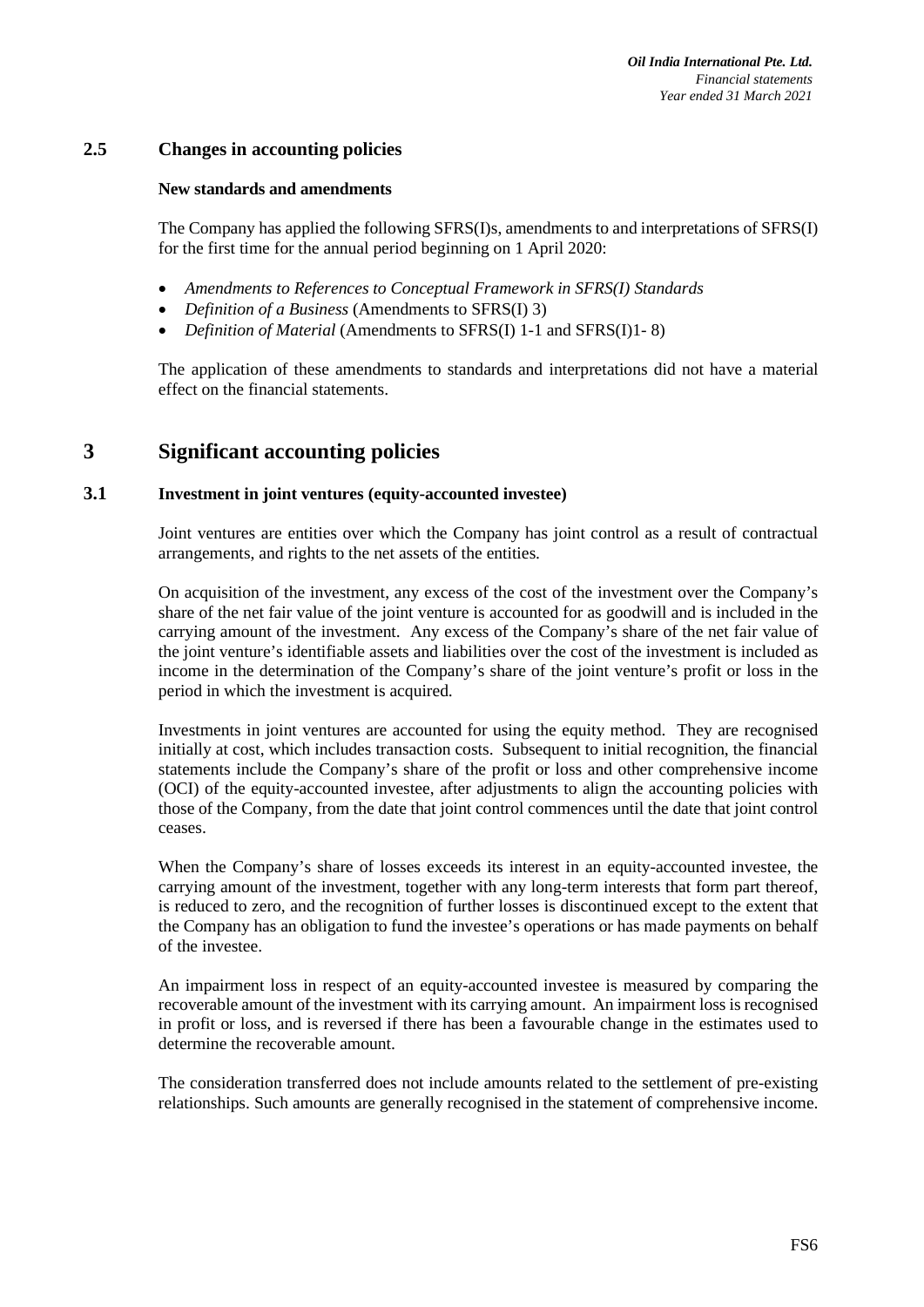Any contingent consideration payable is recognised at fair value at the acquisition date and included in the consideration transferred. If the contingent consideration is classified as equity, it is not remeasured and settlement is accounted for within equity. Otherwise, subsequent changes to the fair value of the contingent consideration are recognised in the statement of comprehensive income.

## **3.2 Foreign currency**

#### *Foreign currency transactions*

Transactions in foreign currencies are translated to the functional currency of the Company at the exchange rate at the date of the transaction. Monetary assets and liabilities denominated in foreign currencies at the reporting date are translated to the functional currency at the exchange rate at that date.

Non-monetary assets and liabilities denominated in foreign currencies that are measured at fair value are translated to the functional currency at the exchange rate at the date on which the fair value was determined. Non-monetary items in a foreign currency that are measured in terms of historical cost are translated using the exchange rate at the date of the transaction.

Foreign currency differences arising on translation are generally recognised in profit or loss.

#### *Foreign operations*

The assets and liabilities of foreign operations, including goodwill and fair value adjustments arising on acquisition, are translated to United States Dollars (USD) at exchange rates at the reporting date. The income and expenses of foreign operations are translated to United States Dollars at average exchange rates for the reporting period.

Foreign currency differences arising from the Company's investments in equity-accounted investees are recognised in OCI, and presented in the foreign currency translation reserve (translation reserve) in equity. When a foreign operation is disposed of such that joint control is lost, the cumulative amount in the translation reserve related to that foreign operation is reclassified to profit or loss as part of the gain or loss on disposal. When the Company disposes of only part of its investment in a joint venture that includes a foreign operation while retaining joint control, the relevant proportion of the cumulative amount is reclassified to profit or loss.

When the settlement of a monetary item receivable from or payable to a foreign operation is neither planned nor likely to occur in the foreseeable future, foreign exchange gains and losses arising from such a monetary item that are considered to form part of a net investment in a foreign operation are recognised in OCI, and are presented in the translation reserve in equity.

## **3.3 Financial instruments**

## **(i) Recognition and initial measurement**

#### *Non-derivative financial assets and financial liabilities*

Trade receivables and debt investments issued are initially recognised when they are originated. All other financial assets and financial liabilities are initially recognised when the Company becomes a party to the contractual provisions of the instrument.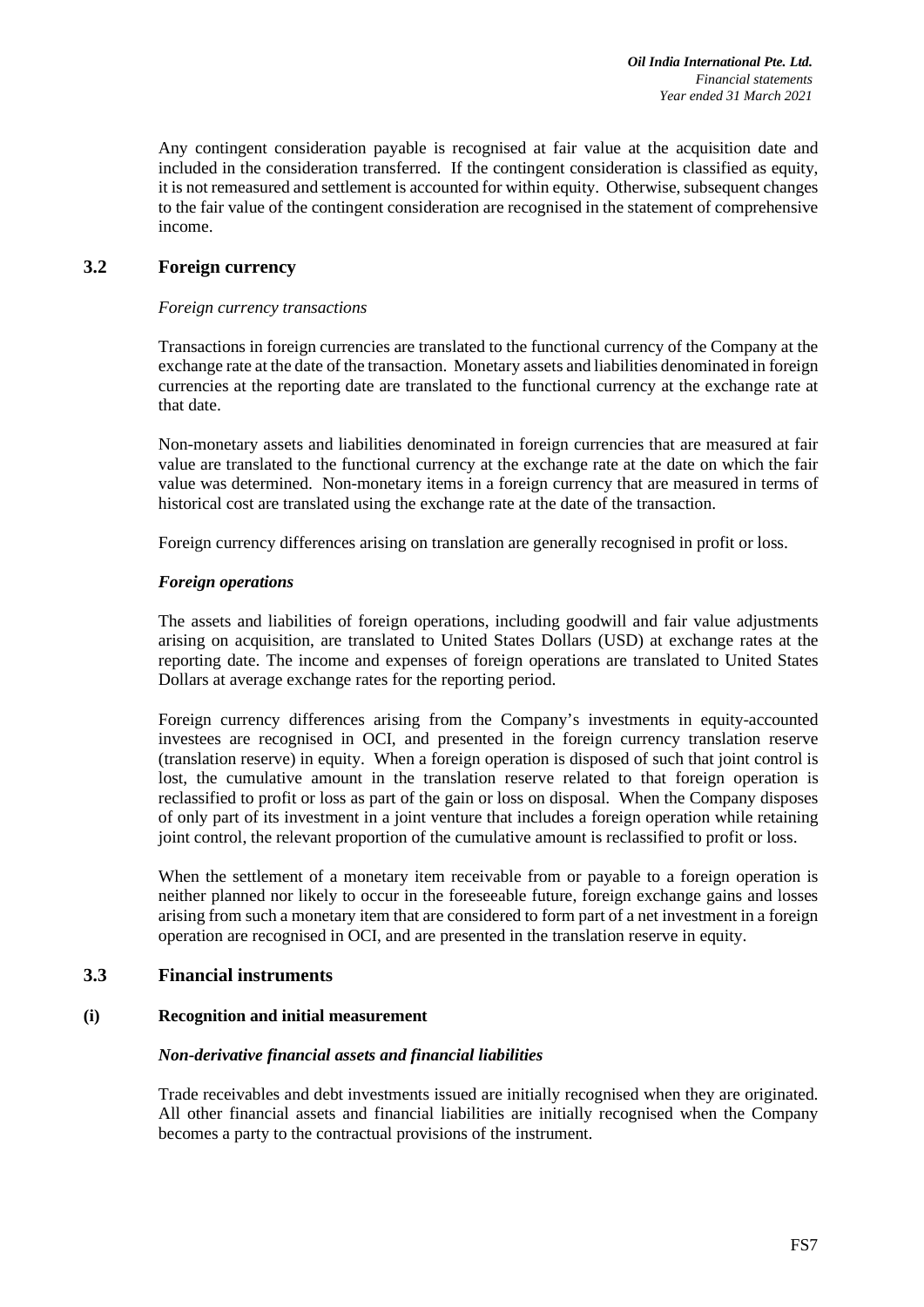A financial asset (unless it is a trade receivable without a significant financing component) or financial liability is initially measured at fair value plus, for an item not at fair value through profit or loss (FVTPL), transaction costs that are directly attributable to its acquisition or issue.

#### **(ii) Classification and subsequent measurement**

#### **Non-derivative financial assets**

On initial recognition, a financial asset is classified as measured at amortised cost.

Financial assets are not reclassified subsequent to their initial recognition unless the Company changes its business model for managing financial assets, in which case all affected financial assets are reclassified on the first day of the first reporting period following the change in the business model.

#### *Financial assets at amortised cost*

A financial asset is measured at amortised cost if it meets both of the following conditions and is not designated as at FVTPL:

- it is held within a business model whose objective is to hold assets to collect contractual cash flows; and
- its contractual terms give rise on specified dates to cash flows that are solely payments of principal and interest on the principal amount outstanding.

#### **Financial assets: Business model assessment**

The Company makes an assessment of the objective of the business model in which a financial asset is held at a portfolio level because this best reflects the way the business is managed and information is provided to management. The information considered includes:

- the stated policies and objectives for the portfolio and the operation of those policies in practice. These include whether management's strategy focuses on earning contractual interest income, maintaining a particular interest rate profile, matching the duration of the financial assets to the duration of any related liabilities or expected cash outflows or realising cash flows through the sale of the assets;
- how the performance of the portfolio is evaluated and reported to the Company's management;
- the risks that affect the performance of the business model (and the financial assets held within that business model) and how those risks are managed;
- how managers of the business are compensated  $-e.g.$  whether compensation is based on the fair value of the assets managed or the contractual cash flows collected; and
- the frequency, volume and timing of sales of financial assets in prior periods, the reasons for such sales and expectations about future sales activity.

Transfers of financial assets to third parties in transactions that do not qualify for derecognition are not considered sales for this purpose, consistent with the Company's continuing recognition of the assets.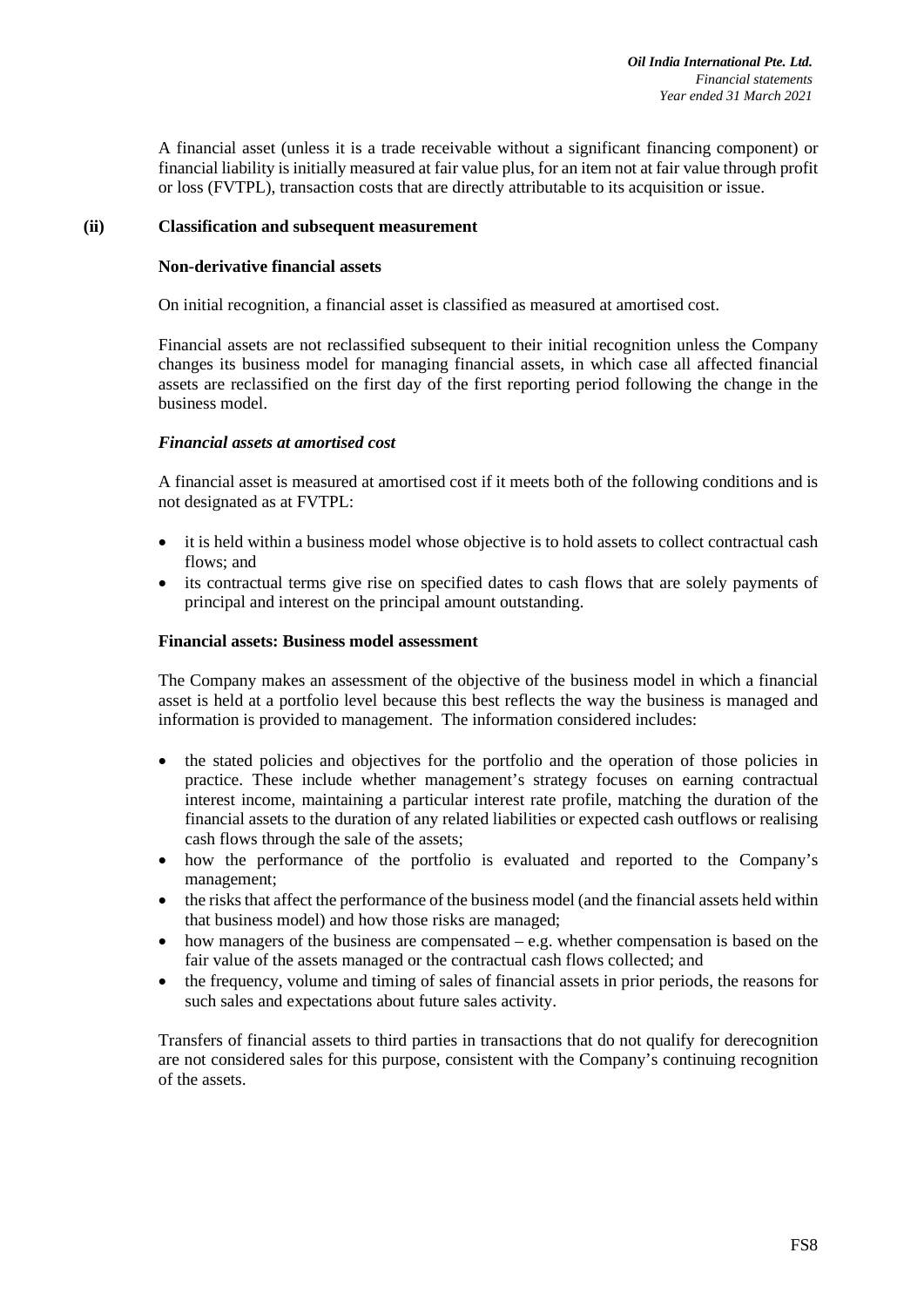#### **Non-derivative financial assets: Assessment whether contractual cash flows are solely payments of principal and interest**

For the purposes of this assessment, 'principal' is defined as the fair value of the financial asset on initial recognition. 'Interest' is defined as consideration for the time value of money and for the credit risk associated with the principal amount outstanding during a particular period of time and for other basic lending risks and costs (e.g. liquidity risk and administrative costs), as well as a profit margin.

In assessing whether the contractual cash flows are solely payments of principal and interest, the Company considers the contractual terms of the instrument. This includes assessing whether the financial asset contains a contractual term that could change the timing or amount of contractual cash flows such that it would not meet this condition. In making this assessment, the Company considers:

- contingent events that would change the amount or timing of cash flows;
- terms that may adjust the contractual coupon rate, including variable rate features;
- prepayment and extension features; and
- terms that limit the Company's claim to cash flows from specified assets (e.g. non-recourse features).

A prepayment feature is consistent with the solely payments of principal and interest criterion if the prepayment amount substantially represents unpaid amounts of principal and interest on the principal amount outstanding, which may include reasonable additional compensation for early termination of the contract. Additionally, for a financial asset acquired at a significant discount or premium to its contractual par amount, a feature that permits or requires prepayment at an amount that substantially represents the contractual par amount plus accrued (but unpaid) contractual interest (which may also include reasonable additional compensation for early termination) is treated as consistent with this criterion if the fair value of the prepayment feature is insignificant at initial recognition.

#### **Non-derivative financial assets: Subsequent measurement and gains and losses**

#### *Financial assets at amortised cost*

These assets are subsequently measured at amortised cost using the effective interest method. The amortised cost is reduced by impairment losses. Interest income, foreign exchange gains and losses and impairment are recognised in profit or loss. Any gain or loss on derecognition is recognised in profit or loss.

#### **Non-derivative financial liabilities: Classification, subsequent measurement and gains and losses**

Financial liabilities are classified as measured at amortised cost or FVTPL. Other financial liabilities are initially measured at fair value less directly attributable transaction costs. They are subsequently measured at amortised cost using the effective interest method. Interest expense and foreign exchange gains and losses are recognised in profit or loss. These financial liabilities comprised trade and other payables and borrowings.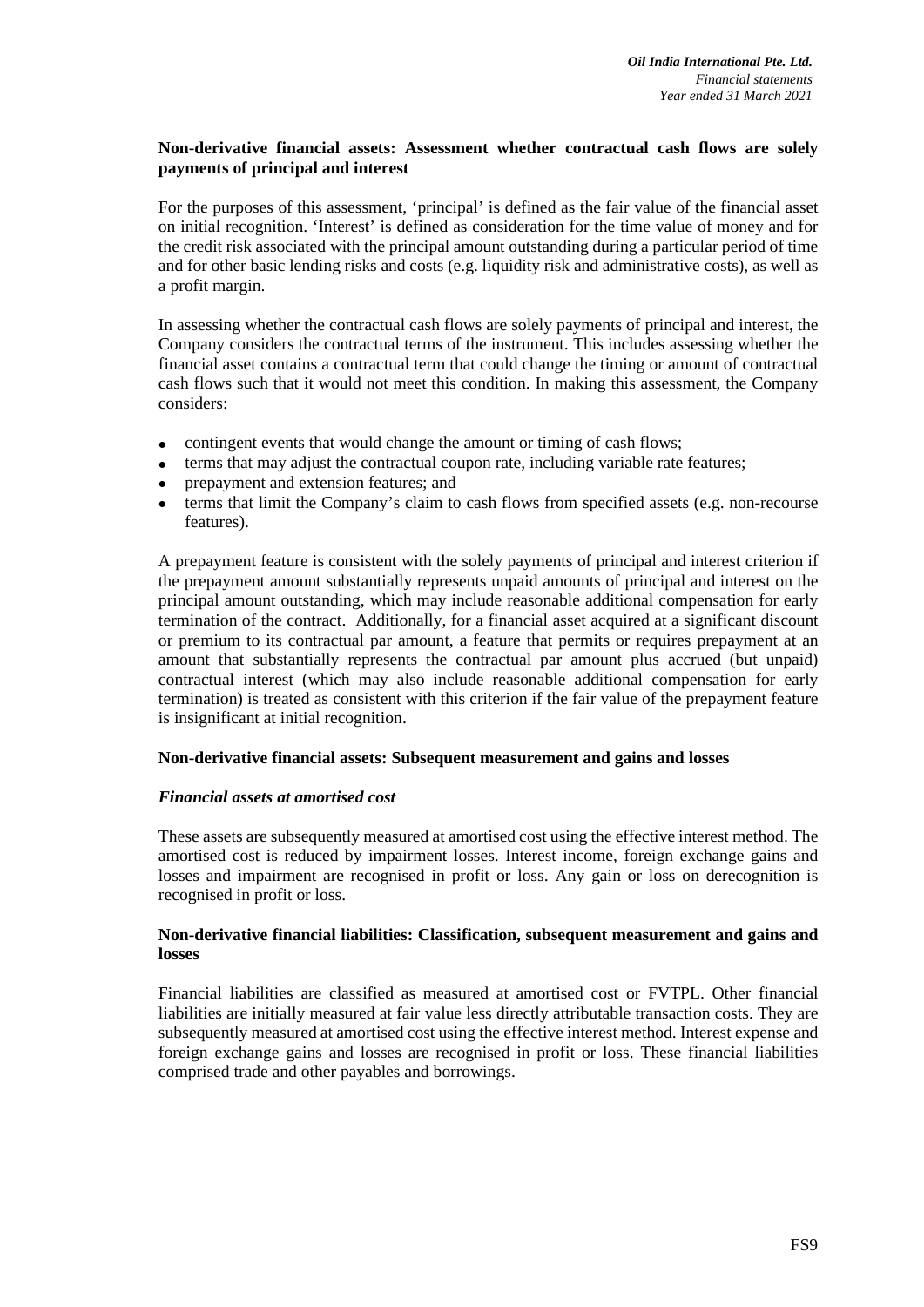#### **(iii) Derecognition**

#### **Financial assets**

The Company derecognises a financial asset when the contractual rights to the cash flows from the financial asset expire, or it transfers the rights to receive the contractual cash flows in a transaction in which substantially all of the risks and rewards of ownership of the financial asset are transferred or in which the Company neither transfers nor retains substantially all of the risks and rewards of ownership and it does not retain control of the financial asset.

The Company enters into transaction whereby it transfers assets recognised in its statement of financial position, but retains either all or substantially all of the risks and rewards of the transferred assets. In these cases, the transferred assets are not derecognised.

#### **Financial liabilities**

The Company derecognises a financial liability when its contractual obligations are discharged or cancelled, or expire. The Company also derecognises a financial liability when its terms are modified and the cash flows of the modified liability are substantially different, in which case a new financial liability based on the modified terms is recognised at fair value.

On derecognition of a financial liability, the difference between the carrying amount extinguished and the consideration paid (including any non-cash assets transferred or liabilities assumed) is recognised in profit or loss.

#### **(iv) Offsetting**

Financial assets and financial liabilities are offset and the net amount presented in the statement of financial position when, and only when, the Company currently has a legally enforceable right to set off the amounts and it intends either to settle them on a net basis or to realise the asset and settle the liability simultaneously.

#### **(v) Cash and cash equivalents**

Cash and cash equivalents comprise cash balances and short-term deposits that are subject to an insignificant risk of changes in their fair value, and are used by the Company in the management of its short-term commitments.

#### **(vi) Share capital**

#### *Ordinary shares*

Ordinary shares are classified as equity. Incremental costs directly attributable to the issue of ordinary shares are recognised as a deduction from equity, net of any tax effects.

#### **3.4 Impairment**

#### **(i) Non-derivative financial assets**

The Company recognises loss allowances for ECLs on financial assets measured at amortised costs.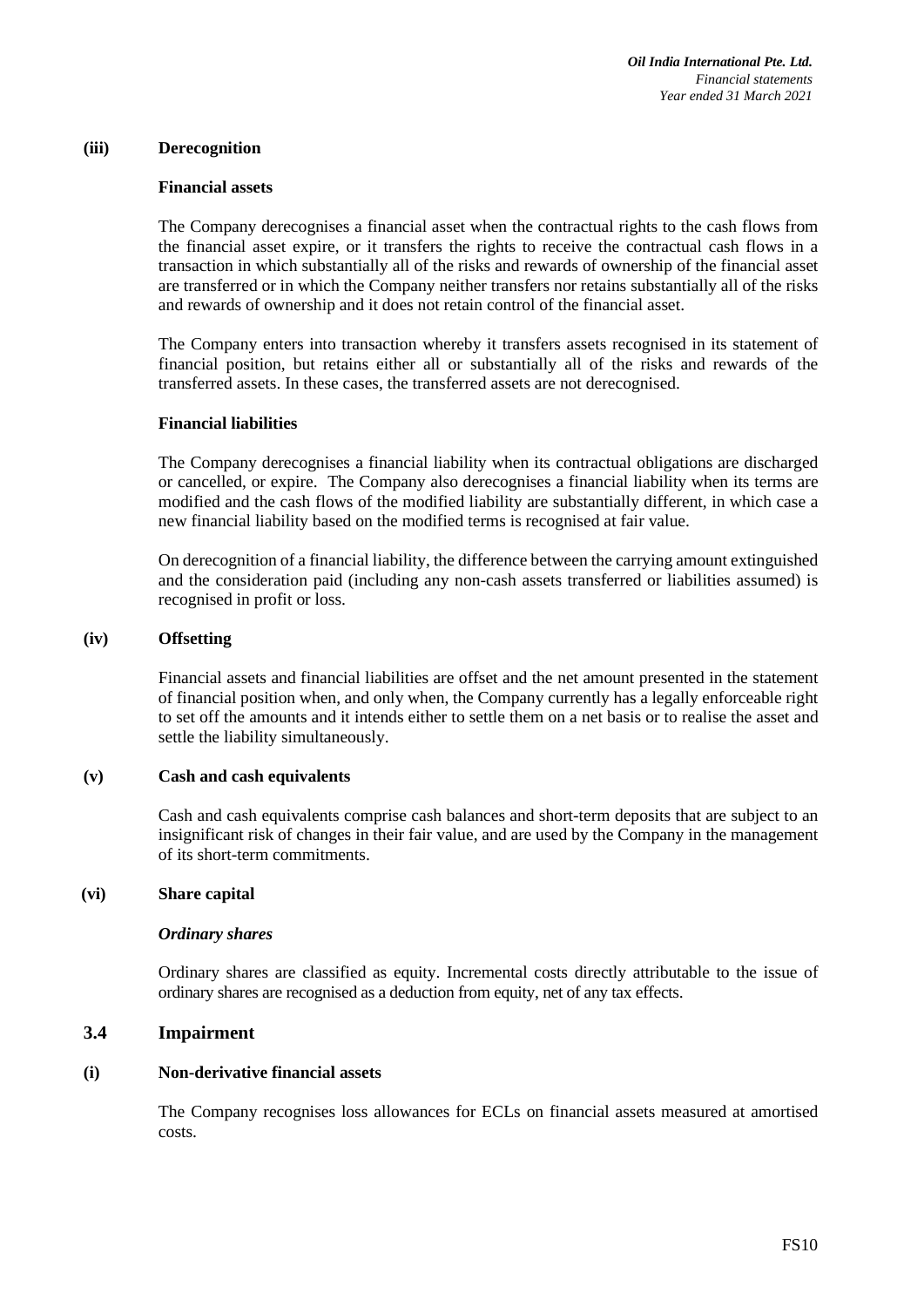Loss allowances of the Company are measured on either of the following bases:

- 12-month ECLs: these are ECLs that result from default events that are possible within the 12 months after the reporting date (or for a shorter period if the expected life of the instrument is less than 12 months); or
- Lifetime ECLs: these are ECLs that result from all possible default events over the expected life of a financial instrument.

#### *Simplified approach*

The Company applies the simplified approach to provide for ECLs on loan receivable from joint ventures and other receivables. The simplified approach requires the loss allowance to be measured at an amount equal to lifetime ECLs.

#### *General approach*

The Company applies the general approach to provide for ECLs on all other financial instruments. Under the general approach, the loss allowance is measured at an amount equal to 12-month ECLs at initial recognition.

At each reporting date, the Company assesses whether the credit risk of a financial instrument has increased significantly since initial recognition. When credit risk has increased significantly since initial recognition, loss allowance is measured at an amount equal to lifetime ECLs.

When determining whether the credit risk of a financial asset has increased significantly since initial recognition and when estimating ECLs, the Company considers reasonable and supportable information that is relevant and available without undue cost or effort. This includes both quantitative and qualitative information and analysis, based on the Company's historical experience and informed credit assessment and includes forward-looking information.

If credit risk has not increased significantly since initial recognition or if the credit quality of the financial instruments improves such that there is no longer a significant increase in credit risk since initial recognition, loss allowance is measured at an amount equal to 12-month ECLs.

The Company considers a financial asset to be in default when:

- the borrower is unlikely to pay its credit obligations to the Company in full, without recourse by the Company to actions such as realising security (if any is held); or
- the financial asset is more than 90 days past due.

The maximum period considered when estimating ECLs is the maximum contractual period over which the Company is exposed to credit risk.

#### *Measurement of ECLs*

ECLs are probability-weighted estimates of credit losses. Credit losses are measured at the present value of all cash shortfalls (i.e. the difference between the cash flows due to the entity in accordance with the contract and the cash flows that the Company expects to receive). ECLs are discounted at the effective interest rate of the financial asset.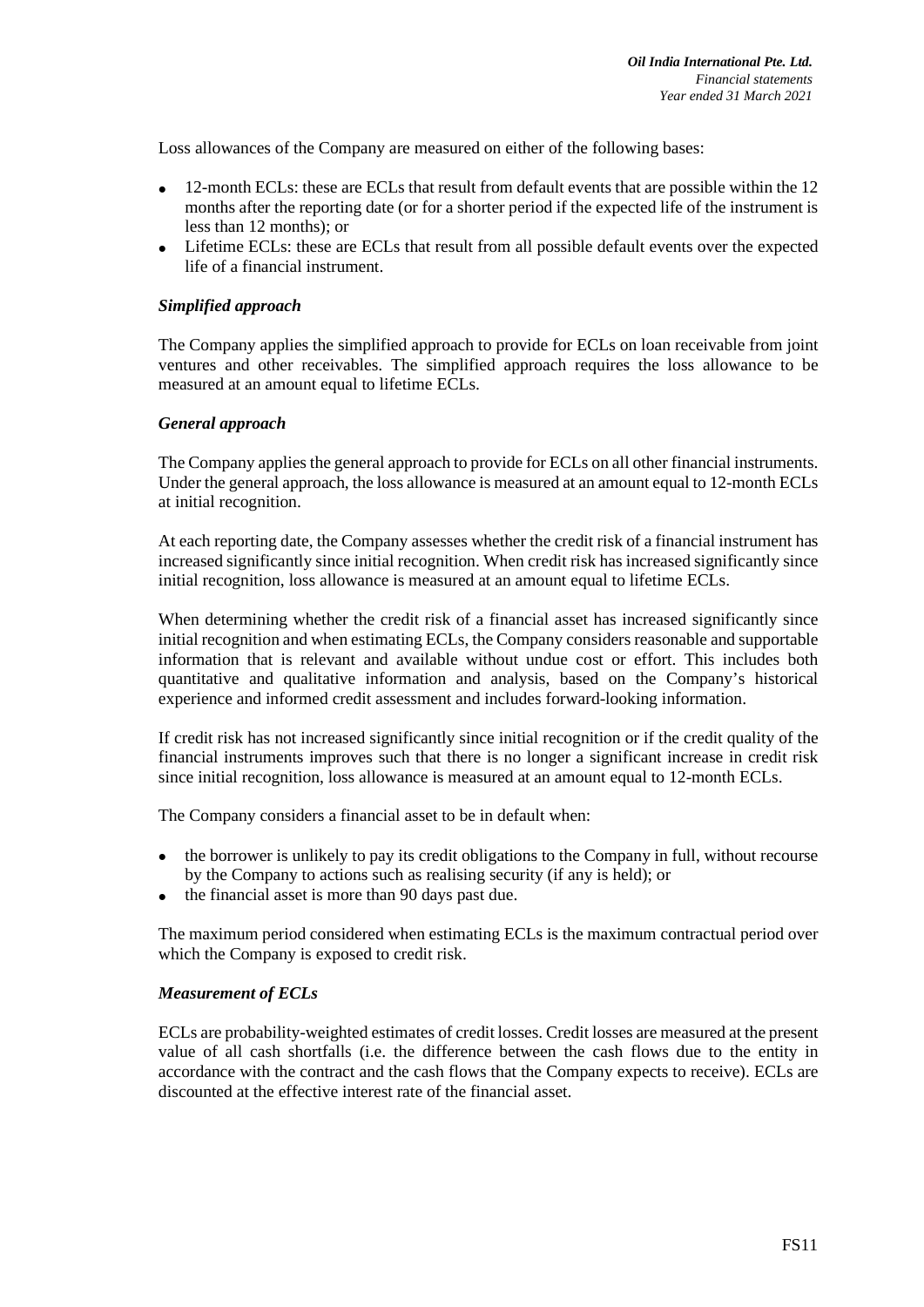#### *Credit-impaired financial assets*

At each reporting date, the Company assesses whether financial assets carried at amortised cost are credit-impaired. A financial asset is 'credit-impaired' when one or more events that have a detrimental impact on the estimated future cash flows of the financial asset have occurred.

Evidence that a financial asset is credit-impaired includes the following observable data:

- significant financial difficulty of the borrower or issuer;
- a breach of contract such as a default or being more than 90 days past due;
- the restructuring of a loan or advance by the Company on terms that the Company would not consider otherwise;
- it is probable that the borrower will enter bankruptcy or other financial reorganisation; or
- the disappearance of an active market for a security because of financial difficulties.

#### *Presentation of allowance for ECLs in the statement of financial position*

Loss allowances for financial assets measured at amortised cost are deducted from the gross carrying amount of these assets.

#### *Write-off*

The gross carrying amount of a financial asset is written off (either partially or in full) to the extent that there is no realistic prospect of recovery. This is generally the case when the Company determines that the debtor does not have assets or sources of income that could generate sufficient cash flows to repay the amounts subject to the write-off. However, financial assets that are written off could still be subject to enforcement activities in order to comply with the Company's procedures for recovery of amounts due.

#### **(ii) Joint venture**

An impairment loss in respect of the investment in joint venture is measured by comparing the recoverable amount of the investment with its carrying amount in accordance with the requirements for non-financial assets. An impairment loss is recognised in profit or loss. An impairment loss is reversed if there has been a favourable change in the estimates used to determine the recoverable amount.

#### **(iii) Non-financial assets**

The carrying amounts of the Company's non-financial assets are reviewed at each reporting date to determine whether there is any indication of impairment. If any such indication exists, then the asset's recoverable amount is estimated. An impairment loss is recognised if the carrying amount of an asset or its related cash-generating unit (CGU) exceeds its estimated recoverable amount.

The recoverable amount of an asset or CGU is the greater of its value in use and its fair value less costs to sell. In assessing value in use, the estimated future cash flows are discounted to their present value using a pre-tax discount rate that reflects current market assessments of the time value of money and the risks specific to the asset or CGU. For the purpose of impairment testing, assets that cannot be tested individually are grouped together into the smallest group of assets that generates cash inflows from continuing use that are largely independent of the cash inflows of other assets or CGUs.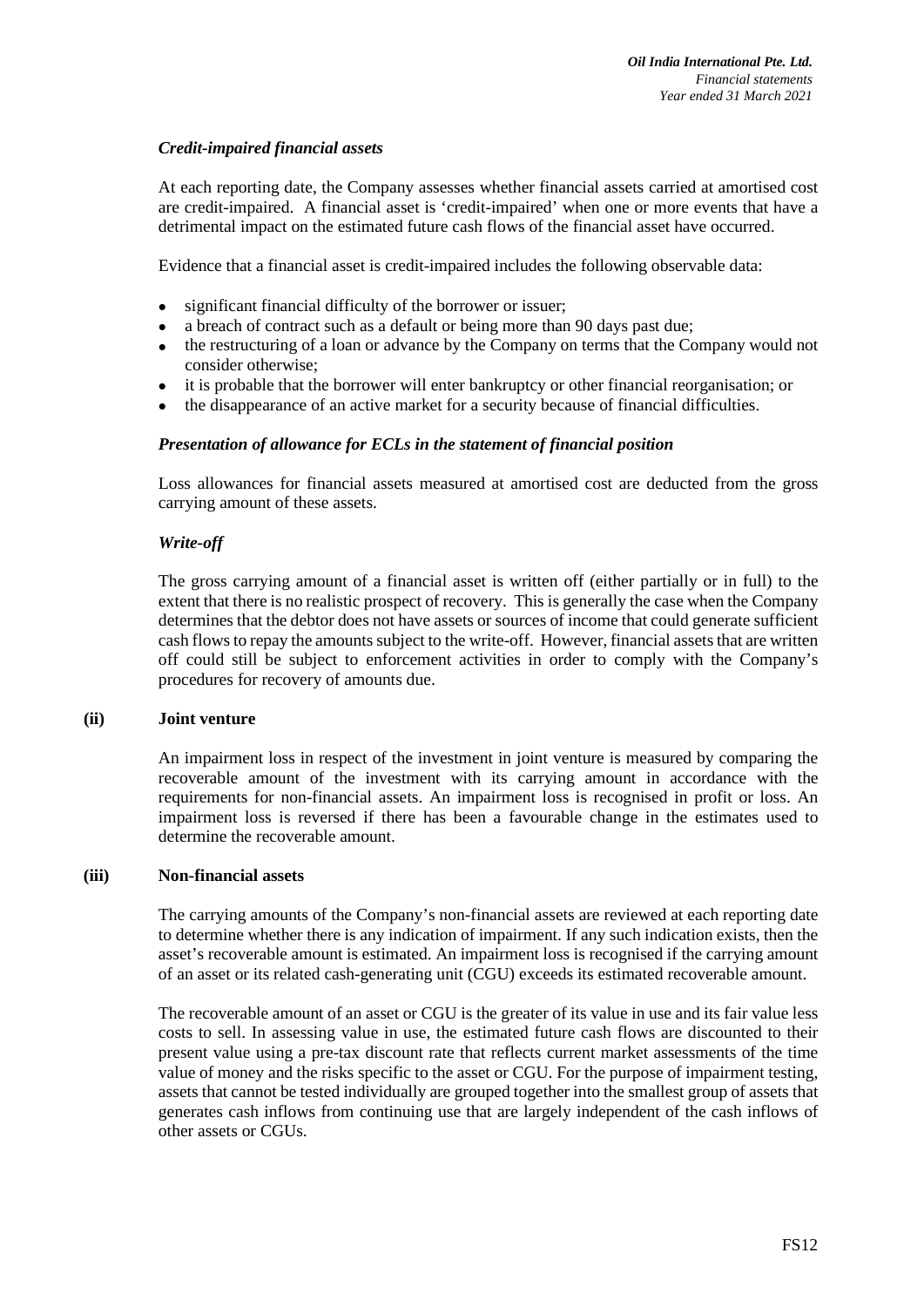The Company's corporate assets do not generate separate cash inflows and are utilised by more than one CGU. Corporate assets are allocated to CGUs on a reasonable and consistent basis and tested for impairment as part of the testing of the CGU to which the corporate asset is allocated.

Impairment losses are recognised in profit or loss. Impairment losses recognised in respect of CGUs are allocated first to reduce the carrying amount of any goodwill allocated to the CGU (group of CGUs), and then to reduce the carrying amounts of the other assets in the CGU (group of CGUs) on a *pro rata* basis.

Impairment losses recognised in prior periods are assessed at each reporting date for any indications that the loss has decreased or no longer exists. An impairment loss is reversed if there has been a change in the estimates used to determine the recoverable amount. An impairment loss is reversed only to the extent that the asset's carrying amount does not exceed the carrying amount that would have been determined, net of depreciation, if no impairment loss had been recognised.

#### **3.5 Plant and equipment**

#### **(i) Recognition and measurement**

Items of plant and equipment are measured at cost less accumulated depreciation and accumulated impairment losses.

Cost includes expenditure that is directly attributable to the acquisition of the asset.

When parts of an item of plant and equipment have different useful lives, they are accounted for as separate items (major components) of plant and equipment.

The gain or loss on disposal of an item of plant and equipment (calculated as the difference between the net proceeds from disposal and the carrying amount of the item) is recognised in profit or loss.

#### **(ii) Subsequent costs**

The cost of replacing a component of an item of plant and equipment is recognised in the carrying amount of the item if it is probable that the future economic benefits embodied within the component will flow to the Company, and its cost can be measured reliably. The carrying amount of the replaced component is derecognised. The costs of the day-to-day servicing of plant and equipment are recognised in profit or loss as incurred.

#### **(iii) Depreciation**

Depreciation is based on the cost of an asset less its residual value. Significant components of individual assets are assessed and if a component has a useful life that is different from the remainder of that asset, that component is depreciated separately.

Depreciation is recognised as an expense in profit or loss on a straight-line basis over the estimated useful lives of each component of an item of plant and equipment. Leased assets are depreciated over the shorter of the lease term and useful lives unless it is reasonably certain the Company will obtain ownership of by the end of the lease term.

Depreciation is recognised from the date that plant and equipment are installed and ready for use.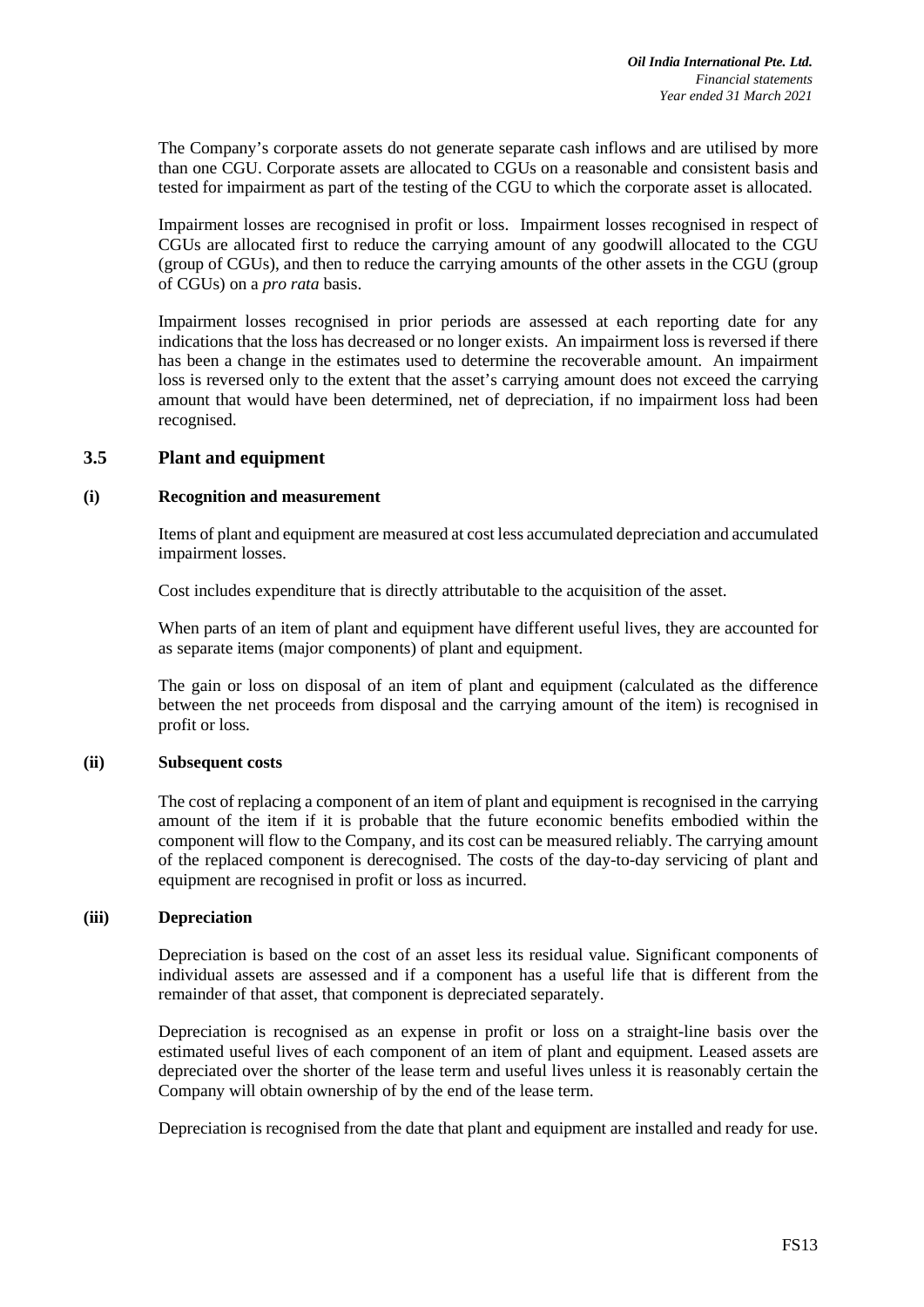The estimated useful lives of the plant and equipment are as follows:

Furniture: 5 years Renovation: 3 years

Depreciation methods, useful lives and residual values are reviewed at the end of each reporting period and adjusted if appropriate.

#### **3.6 Tax**

Tax expense comprises current and deferred tax. It is recognised in profit or loss except to the extent that it relates to a business combination, or items recognised directly in equity or in other comprehensive income.

The Company has determined that interest and penalties related to income taxes, including uncertain tax treatments, do not meet the definition of income taxes, and therefore accounted for them under SFRS(I) 1-37 *Provisions, Contingent Liabilities and Contingent Assets*.

Current tax is the expected tax payable or receivable on the taxable income or loss for the year, using tax rates enacted or substantively enacted at the reporting date, and any adjustment to tax payable in respect of previous years. The amount of current tax payable or receivable is the best estimate of the tax amount expected to be paid or received that reflects uncertainty related to income taxes, if any. Current tax also includes any tax arising from dividends.

Current tax assets and liabilities are offset only if certain criteria are met.

Deferred tax is recognised in respect of temporary differences between the carrying amounts of assets and liabilities for financial reporting purposes and the amounts used for taxation purposes. Deferred tax is not recognised for temporary differences on the initial recognition of assets or liabilities in a transaction that is not a business combination and that affects neither accounting nor taxable profit or loss.

The measurement of deferred taxes reflects the tax consequences that would follow the manner in which the Company expects, at the reporting date, to recover or settle the carrying amount of its assets and liabilities. Deferred tax is measured at the tax rates that are expected to be applied to temporary differences when they reverse, based on tax rates and tax laws that have been enacted or substantively enacted by the reporting date, and reflects uncertainty related to income taxes, if any.

Deferred tax assets and liabilities are offset if there is a legally enforceable right to offset current tax liabilities and assets, and they relate to taxes levied by the same tax authority on the same taxable entity.

Deferred tax assets are recognised for unused tax losses, unused tax credits and deductible temporary differences to the extent that it is probable that future taxable profits will be available against which they can be used. Future taxable profits are determined based on the reversal of relevant taxable temporary differences. If the amount of taxable temporary differences is insufficient to recognise a deferred tax asset in full, then future taxable profits, adjusted for reversals of existing temporary differences, are considered, based on the business plans for the Company. Deferred tax assets are reviewed at each reporting date and are reduced to the extent that it is no longer probable that the related tax benefit will be realised; such reductions are reversed when the probability of future taxable profits improves.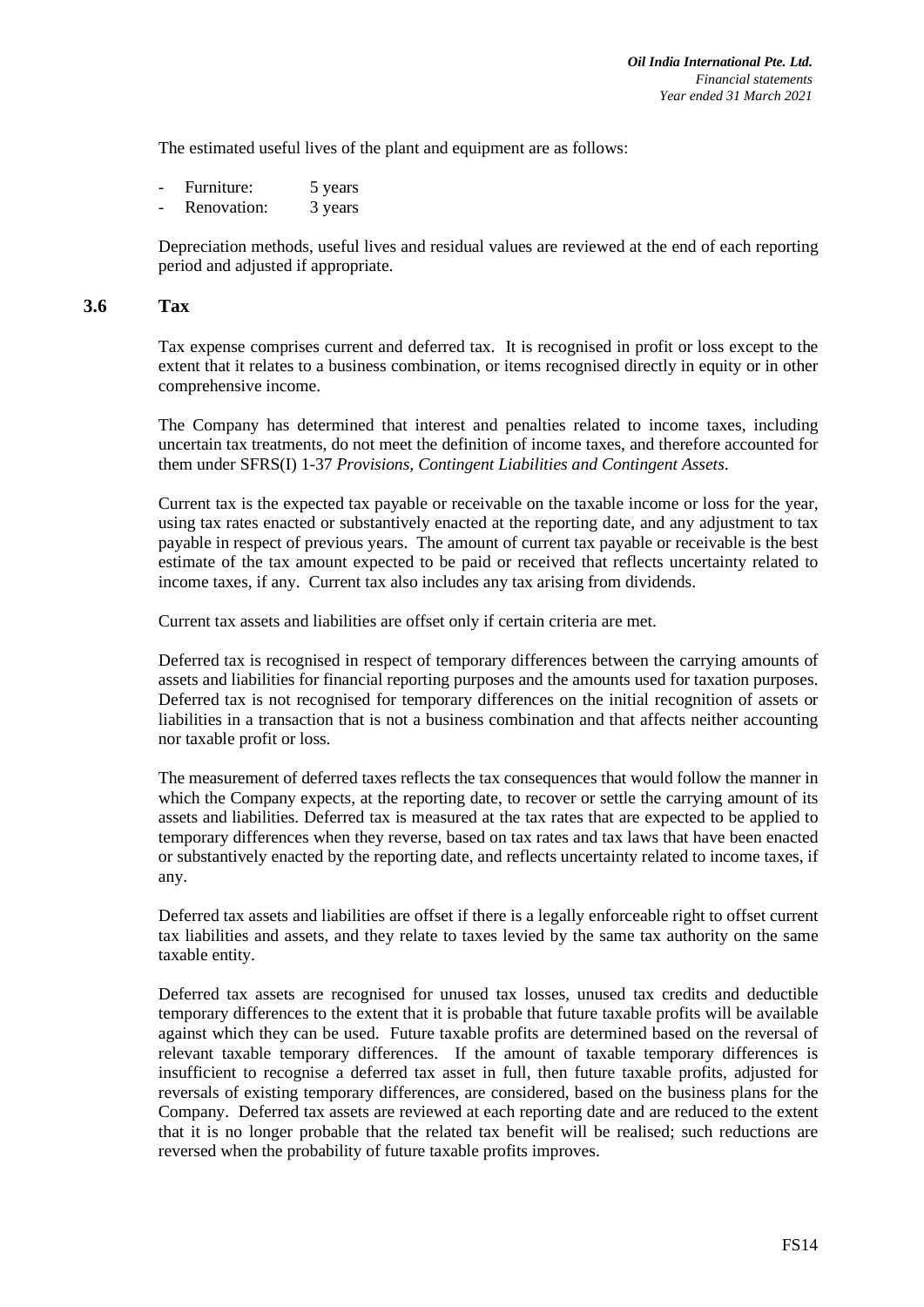Unrecognised deferred tax assets are reassessed at each reporting date and recognised to the extent that it has become probable that future taxable profits will be available against which they can be used.

#### **3.7 Finance income and finance costs**

The Company's finance income and finance costs include:

- Interest income
- Interest expense

Interest income or expense is recognised using the effective interest method.

The 'effective interest rate' is the rate that exactly discounts estimated future cash payments or receipts through the expected life of the financial instrument to:

- The gross carrying amount of the financial asset; or
- The amortised cost of the financial liability.

In calculating interest income and expense, the effective interest rate is applied to the gross carrying amount of the asset (when the asset is not credit-impaired) or to the amortised cost of the liability. However, for financial assets that have become credit-impaired subsequent to initial recognition, interest income is calculated by applying the effective interest rate to the amortised cost of the financial asset. If the asset is no longer credit-impaired, then the calculation of interest income reverts to the gross basis.

#### **3.8 New standards and interpretations not yet adopted**

A number of new standards, interpretations and amendments to standards are effective for annual periods beginning after 1 April 2020 and earlier application is permitted; however, the Company has not early adopted the new or amended standards and interpretations in preparing these financial statements.

The following new SFRS(I)s, interpretations and amendments to SFRS(I)s are not expected to have a significant impact on the Company's financial statements.

- *Classification of Liabilities as Current or Non-current* (Amendments to SFRS(I) 1-1)
- *Covid-19-Related Rent Concessions* (Amendment to SFRS(I) 16)

## **4 Investments in joint ventures**

|                                     | 2021<br>US\$    | 2020<br>US\$  |
|-------------------------------------|-----------------|---------------|
| Beginning of the financial year     | 1,267,772,734   | 1,042,548,872 |
| Share of profit                     | 67,166,854      | 121,022,676   |
| Share of other comprehensive income | (171, 206, 868) | 112,576,186   |
| Dividends received                  | (77, 792, 541)  | (8,375,000)   |
| End of the financial year           | 1,085,940,179   | 1,267,772,734 |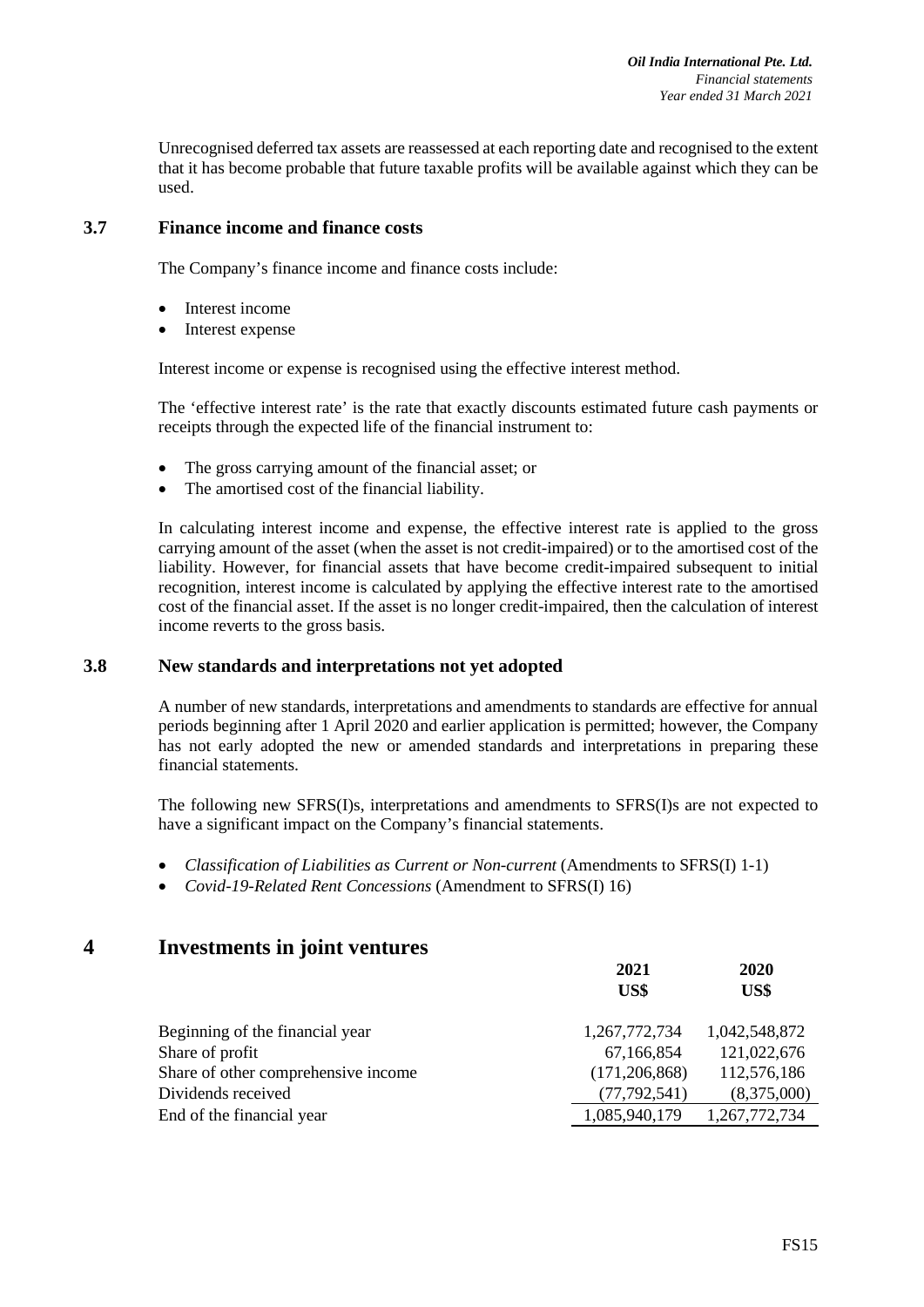The Company has two (2020: two) joint ventures that are material to the Company. The Company has joint control over these ventures via the joint ventures' constitution, that requires unanimous consent of shareholders to direct the activities that significantly affect the returns of the joint ventures. These joint ventures are structured as separate vehicles and the Company has residual interests in Taas India Pte. Ltd.'s and Vankor India Pte. Ltd's net assets. Accordingly, the Company has classified its investments as joint ventures, which are equity-accounted.

The Company has a commitment to support Taas India Pte. Ltd. with providing additional capital and financing of operating expenditures to TYNGD LLC in case it has a liquidity deficit. There is no such commitment provided to Vankor India Pte. Ltd..

Details of the joint ventures are as follows:

| Name of joint venture                       | <b>Principal activity</b> | <b>Country of</b><br>incorporation/<br><b>Principal place</b><br>of business |                       | Percentage of<br>equity interest |
|---------------------------------------------|---------------------------|------------------------------------------------------------------------------|-----------------------|----------------------------------|
|                                             |                           |                                                                              | 2021<br>$\frac{6}{9}$ | 2020<br>$\frac{6}{6}$            |
| Directly held                               |                           |                                                                              |                       |                                  |
| TAAS India Pte. Ltd.*<br>("Taas India")     | <b>Investment Holding</b> | Singapore                                                                    | 33.5                  | 33.5                             |
| Vankor India Pte. Ltd.*<br>("Vankor India") | <b>Investment Holding</b> | Singapore                                                                    | 33.5                  | 33.5                             |

*\* KPMG LLP is the auditor of the joint ventures held by the Company.* 

| Name of investee company                                 | <b>Principal activity</b>         | Country of<br>incorporation/<br><b>Principal place</b><br>of business | 2021          | Percentage of<br>effective<br>equity interest<br>2020 |
|----------------------------------------------------------|-----------------------------------|-----------------------------------------------------------------------|---------------|-------------------------------------------------------|
| Indirectly held                                          |                                   |                                                                       | $\frac{0}{0}$ | $\frac{0}{0}$                                         |
| Held by Taas India Pte. Ltd.:<br>TYNGD LLC#              | Oil production<br>and exploration | Russian<br>Federation                                                 | 10.0          | 10.0                                                  |
| Held by Vankor India Pte.<br>$Ltd.$ :<br>JSC Vankorneft# | Oil production<br>and exploration | Russian<br>Federation                                                 | 8.0           | 8.0                                                   |

# *LLC Ernst and Young is the auditor of the investee companies held by the joint ventures.*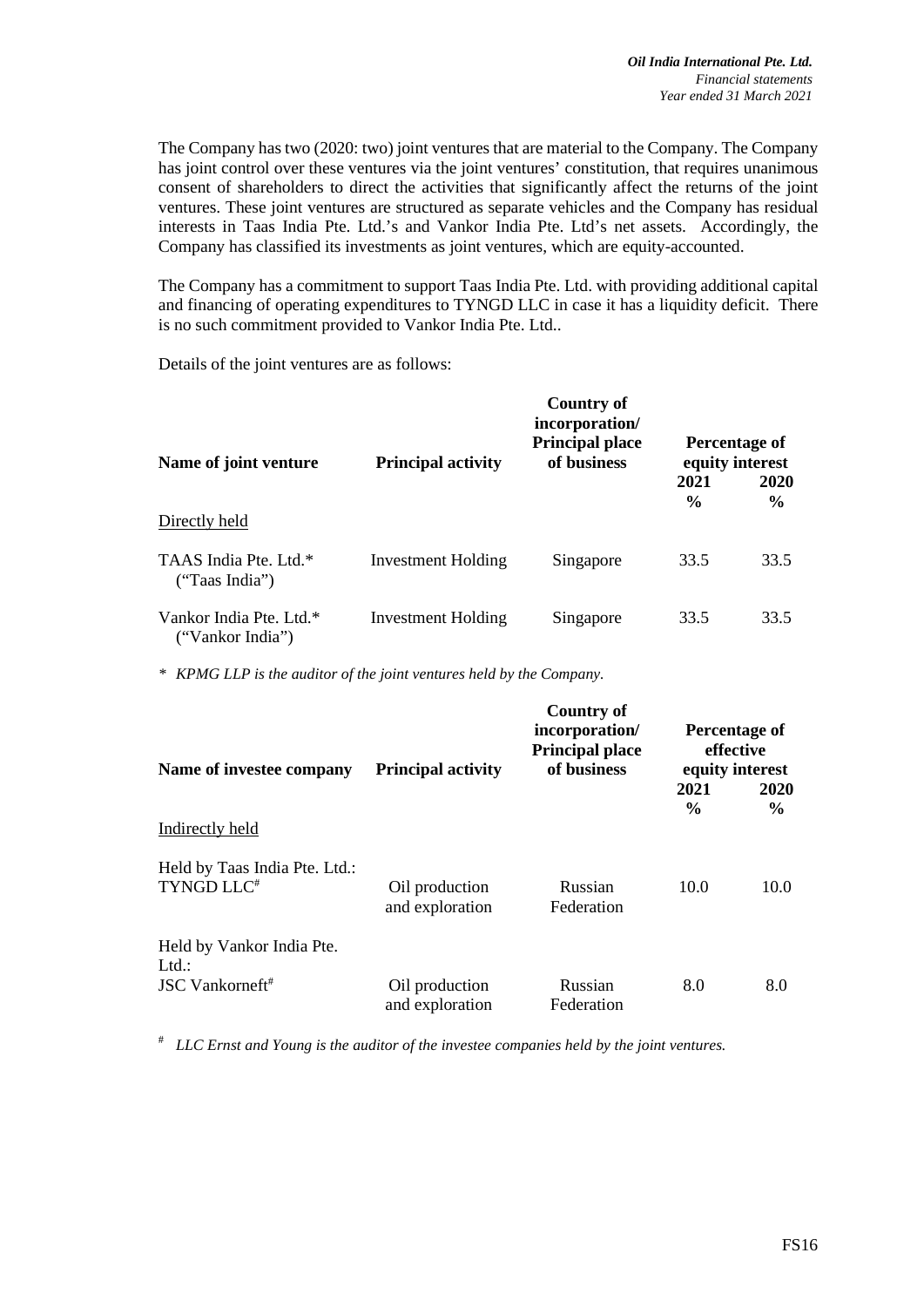The following summarises the financial information of the Company's joint ventures based on the audited financial statements as at and for the year ended 31 December 2020 prepared in accordance with Singapore Financial Reporting Standards (FRS) and modified for differences for alignment to the Company's accounting policies. No audited financial information of the joint ventures were available for the period from 1 January 2021 to 31 March 2021. Management has assessed changes in this period in respect of amounts of balances and transactions based on management accounts, changes in the business environment and any potential impairment indicators. Management has concluded that no adjustment of share in net result of joint ventures is required.

#### Summarised financial information for joint ventures

#### *Summarised balance sheet*

|                                | <b>Taas India</b><br>Pte. Ltd.<br>31 December<br>2020<br>US\$ | Vankor India<br>Pte. Ltd.<br><b>31 December</b><br>2020<br>US\$ | <b>Total</b><br>31 December<br>2020<br>US\$ |
|--------------------------------|---------------------------------------------------------------|-----------------------------------------------------------------|---------------------------------------------|
| <b>Current assets</b>          | 401,862,705                                                   | 669,929,650                                                     | 1,071,792,355                               |
| Includes:                      |                                                               |                                                                 |                                             |
| - Cash and balances with banks | 401,649,317                                                   | 668, 464, 793                                                   | 1,070,114,110                               |
| Other current assets           | 213,388                                                       | 1,464,857                                                       | 1,678,245                                   |
| <b>Non-current assets</b>      | 970,668,452                                                   | 1,210,654,295                                                   | 2,181,322,747                               |
| <b>Current liabilities</b>     | (5,312,793)                                                   | (6,189,836)                                                     | (11,502,629)                                |
| <b>Non-current liabilities</b> |                                                               |                                                                 |                                             |

|                                                  | <b>Taas India</b><br>Pte. Ltd.<br>31 December<br>2019<br>US\$ | <b>Vankor India</b><br>Pte. Ltd.<br>31 December<br>2019<br>US\$ | <b>Total</b><br>31 December<br>2019<br>US\$ |
|--------------------------------------------------|---------------------------------------------------------------|-----------------------------------------------------------------|---------------------------------------------|
| <b>Current assets</b>                            | 278,581,909                                                   | 657,281,921                                                     | 935,863,830                                 |
| Includes:                                        |                                                               |                                                                 |                                             |
| - Cash and balances with banks                   | 277,479,484                                                   | 653,226,975                                                     | 930,706,459                                 |
| Other current assets<br>$\overline{\phantom{0}}$ | 1,102,425                                                     | 4,054,946                                                       | 5,157,371                                   |
| <b>Non-current assets</b>                        | 1,270,574,872                                                 | 1,626,843,769                                                   | 2,897,418,641                               |
| <b>Current liabilities</b>                       | (43,700,600)                                                  | (5,119,261)                                                     | (48, 819, 861)                              |
| <b>Non-current liabilities</b>                   |                                                               | (66, 389)                                                       | (66, 389)                                   |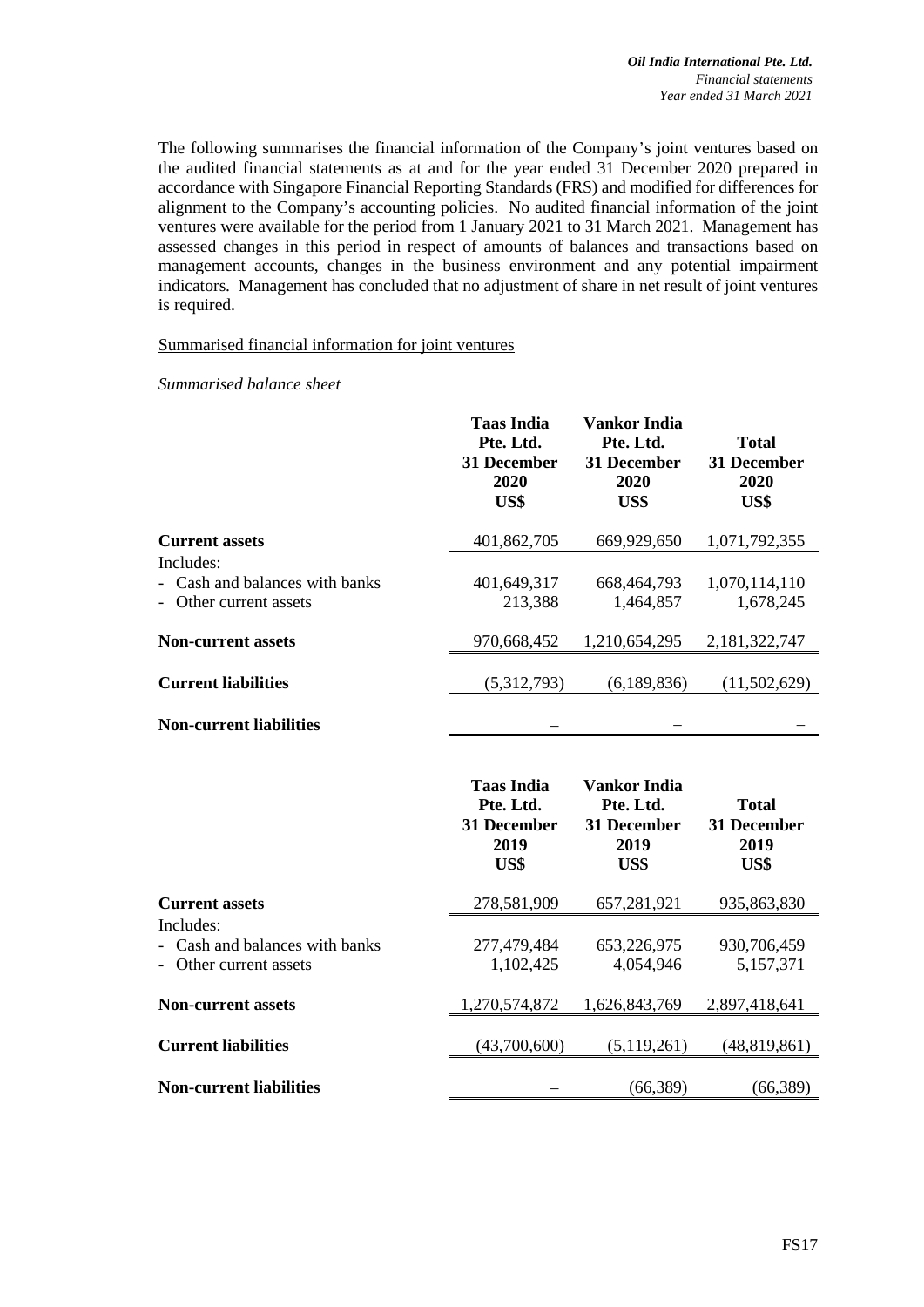## *Summarised statement of comprehensive income*

|                                                   | <b>Taas India</b><br>Pte. Ltd.<br>31 December<br>2020<br>US\$ | <b>Vankor India</b><br>Pte. Ltd.<br>31 December<br>2020<br>US\$ | <b>Total</b><br>31 December<br>2020<br>US\$ |
|---------------------------------------------------|---------------------------------------------------------------|-----------------------------------------------------------------|---------------------------------------------|
| Share of profit of joint venture/associate        | 150,724,485                                                   | 63,303,947                                                      | 214,028,432                                 |
| Interest income from banks and related<br>parties | 6,248,011                                                     | 10,787,918                                                      | 17,035,929                                  |
| Other income                                      | 10,094                                                        | 60,007                                                          | 70,101                                      |
| Net foreign exchange loss                         | (3,508,090)                                                   | (3,345,589)                                                     | (6,853,679)                                 |
| <b>Expenses</b>                                   | (2,117,755)                                                   | (1,711,813)                                                     | (3,829,568)                                 |
| Profit before tax                                 | 151,356,745                                                   | 69,094,470                                                      | 220, 451, 215                               |
| Tax expense                                       | (8,272,842)                                                   | (11,680,303)                                                    | (19,953,145)                                |
| <b>Profit for the year</b>                        | 143,083,903                                                   | 57,414,167                                                      | 200,498,070                                 |
| Other comprehensive income                        | (229, 105, 179)                                               | (281,960,098)                                                   | (511,065,277)                               |
| <b>Total comprehensive income</b>                 | (86,021,276)                                                  | (224, 545, 931)                                                 | (310, 567, 207)                             |

|                                                   | <b>Taas India</b><br>Pte. Ltd.<br>31 December<br>2019<br>US\$ | Vankor India<br>Pte. Ltd.<br>31 December<br>2019<br>US\$ | <b>Total</b><br>31 December<br>2019<br>US\$ |
|---------------------------------------------------|---------------------------------------------------------------|----------------------------------------------------------|---------------------------------------------|
| Share of profit of joint venture/associate        | 213,949,438                                                   | 186, 105, 916                                            | 400,055,354                                 |
| Interest income from banks and related<br>parties | 4,535,062                                                     | 12,241,932                                               | 16,776,994                                  |
| Other income                                      |                                                               | 49,641                                                   | 49,641                                      |
| Net foreign exchange loss                         | (2,396,888)                                                   | (7,366,376)                                              | (9,763,264)                                 |
| <b>Expenses</b>                                   | (6,655,016)                                                   | (3,736,261)                                              | (10, 391, 277)                              |
| <b>Profit before tax</b>                          | 209,432,596                                                   | 187,294,852                                              | 396,727,448                                 |
| Tax expense                                       | (13,859,667)                                                  | (21,606,061)                                             | (35, 465, 728)                              |
| Profit for the year                               | 195,572,929                                                   | 165,688,791                                              | 361,261,720                                 |
| Other comprehensive income                        | 136,672,293                                                   | 199,376,024                                              | 336,048,317                                 |
| <b>Total comprehensive income</b>                 | 332, 245, 222                                                 | 365,064,815                                              | 697,310,037                                 |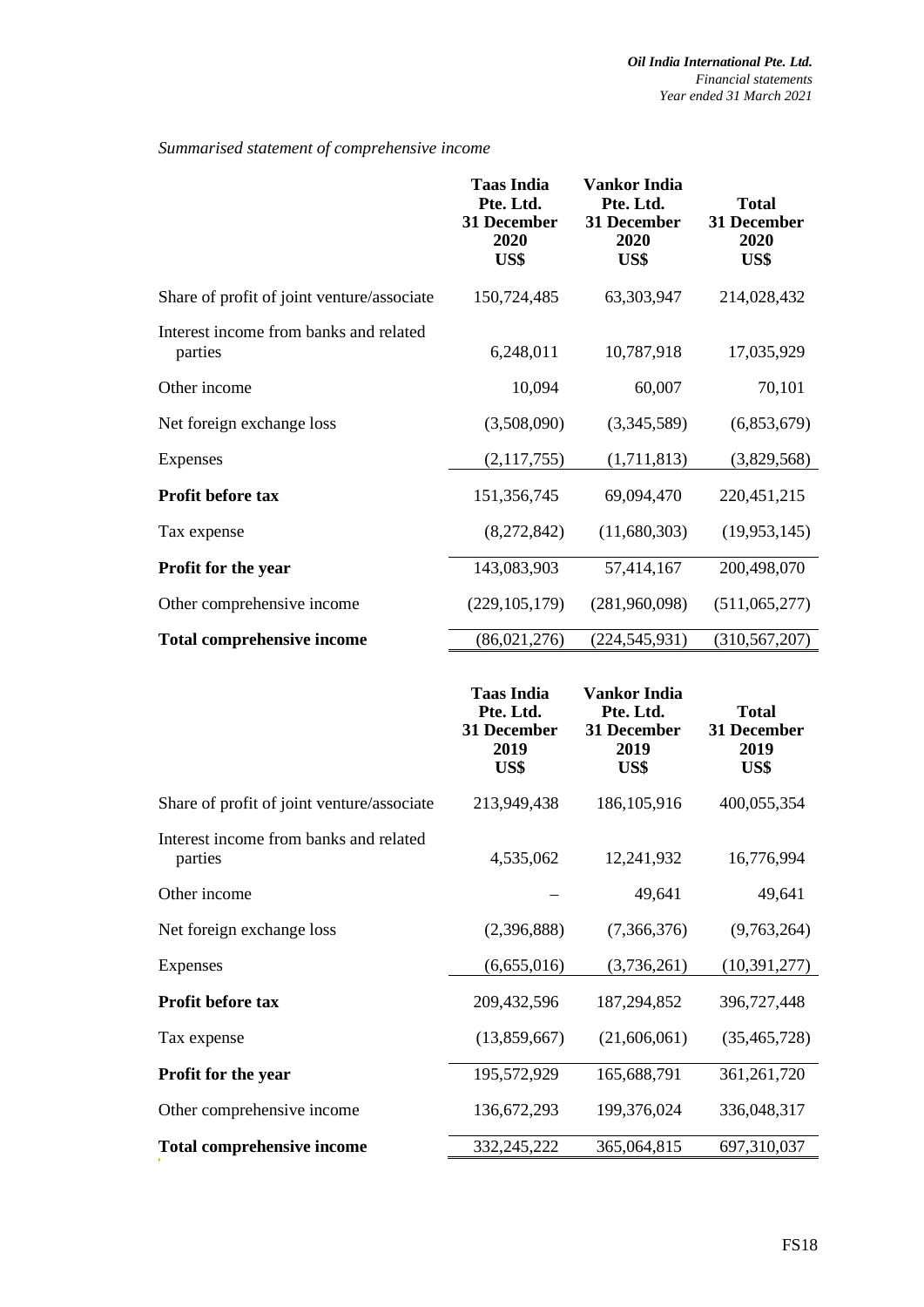# Reconciliation of summarised financial information

|                                                                     | <b>Taas India</b><br>Pte. Ltd.<br>31 December<br>2020<br>US\$ | <b>Vankor India</b><br>Pte. Ltd.<br>31 December<br>2020<br>US\$ | <b>Total</b><br>31 December<br>2020<br>US\$ |
|---------------------------------------------------------------------|---------------------------------------------------------------|-----------------------------------------------------------------|---------------------------------------------|
| Company's interest in net assets at<br>beginning of the year        | 504,327,821                                                   | 763,444,913                                                     | 1,267,772,734                               |
| Company's share of:                                                 |                                                               |                                                                 |                                             |
| - Profit for the year                                               | 47,933,108                                                    | 19,233,746                                                      | 67,166,854                                  |
| - Other comprehensive income for the                                |                                                               |                                                                 |                                             |
| year                                                                | (76, 750, 235)                                                | (94, 456, 633)                                                  | (171, 206, 868)                             |
| - Dividends paid                                                    | (17, 492, 541)                                                | (60, 300, 000)                                                  | (77, 792, 541)                              |
|                                                                     | (46,309,668)                                                  | (135, 522, 887)                                                 | (181, 832, 555)                             |
| Carrying amount of interest in joint<br>ventures at end of the year | 458,018,153                                                   | 627,922,026                                                     | 1,085,940,179                               |
|                                                                     |                                                               |                                                                 |                                             |
|                                                                     |                                                               |                                                                 |                                             |
|                                                                     | <b>Taas India</b><br>Pte. Ltd.<br>31 December<br>2019<br>US\$ | <b>Vankor India</b><br>Pte. Ltd.<br>31 December<br>2019<br>US\$ | <b>Total</b><br>31 December<br>2019<br>US\$ |
| Company's interest in net assets at<br>beginning of the year        | 393,025,672                                                   | 649,523,200                                                     | 1,042,548,872                               |
|                                                                     |                                                               |                                                                 |                                             |
| Company's share of:<br>- Profit after tax for the year              | 65,516,931                                                    | 55,505,745                                                      | 121,022,676                                 |
| Other comprehensive income for the                                  |                                                               |                                                                 |                                             |
| year                                                                | 45,785,218                                                    | 66,790,968                                                      | 112,576,186                                 |
| - Dividends paid                                                    |                                                               | (8,375,000)                                                     | (8,375,000)                                 |
|                                                                     | 111,302,149                                                   | 113,921,713                                                     | 225, 223, 862                               |
| Carrying amount of interest in joint                                |                                                               |                                                                 |                                             |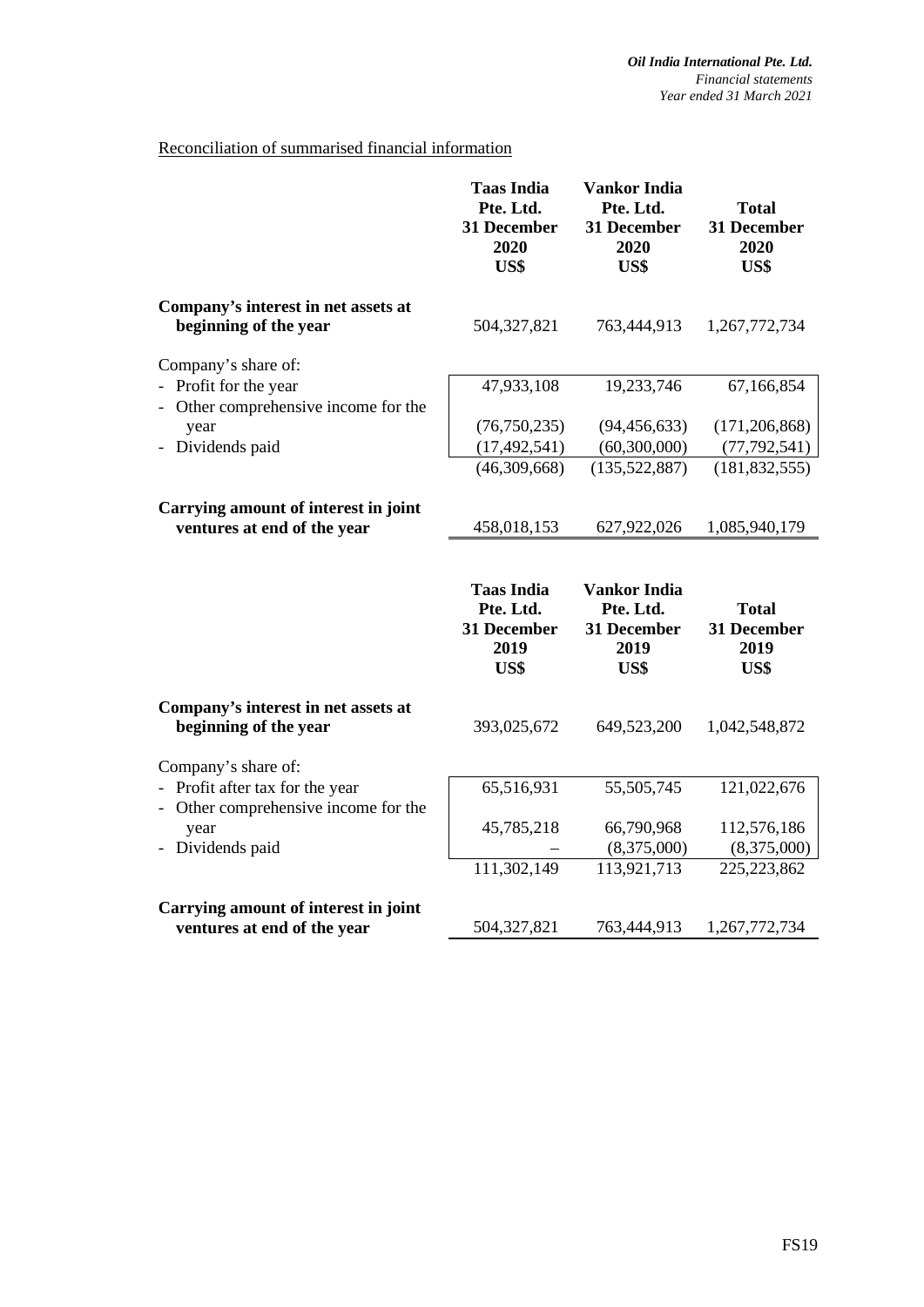# **5 Plant and equipment**

|                                    | <b>Furniture</b><br>US\$ | <b>Renovation</b><br>US\$ | <b>Total</b><br>US\$ |
|------------------------------------|--------------------------|---------------------------|----------------------|
| <b>Cost</b>                        |                          |                           |                      |
| At 1 April 2019, 31 March 2020 and |                          |                           |                      |
| 31 March 2021                      | 910                      | 6,590                     | 7,500                |
| <b>Accumulated depreciation</b>    |                          |                           |                      |
| At 1 April 2019                    | 56                       | 857                       | 913                  |
| Depreciation                       | 182                      | 2,196                     | 2,378                |
| At 31 March 2020                   | 238                      | 3,053                     | 3,291                |
| Depreciation                       | 182                      | 2,196                     | 2,378                |
| At 31 March 2021                   | 420                      | 5,249                     | 5,669                |
| <b>Carrying amounts</b>            |                          |                           |                      |
| At 1 April 2019                    | 854                      | 5,733                     | 6,587                |
| At 31 March 2020                   | 672                      | 3,537                     | 4,209                |
| At 31 March 2021                   | 490                      | 1,341                     | 1,831                |
|                                    |                          |                           |                      |

# **6 Other non-current assets**

|          | 2021<br>US\$ | 2020<br>US\$ |
|----------|--------------|--------------|
| Deposits |              | 6,408        |

# **7 Other current assets**

|                   | 2021<br>US\$ | 2020<br>US\$ |
|-------------------|--------------|--------------|
| Deposits          | 6,408        |              |
| Prepayments       | 11,753       | 2,068        |
| Other receivables | 191,030      | 171,050      |
|                   | 209,191      | 173,118      |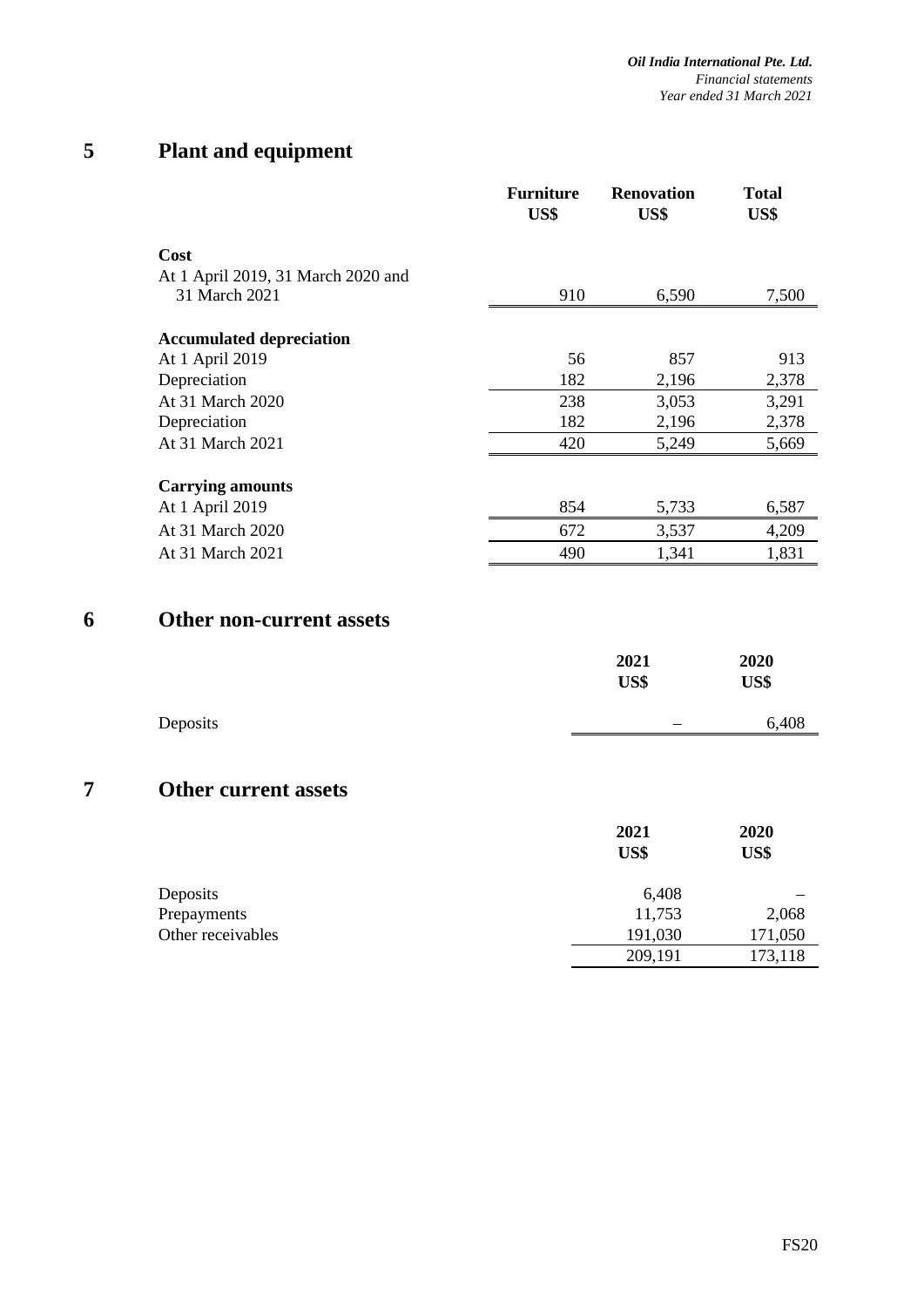# **8 Cash and deposits**

|                                                                   | 2021<br>US\$   | 2020<br>US\$ |
|-------------------------------------------------------------------|----------------|--------------|
| Cash at bank                                                      | 586,386        | 304,862      |
| Short-term fixed deposit                                          |                | 10,250,000   |
| Restricted fixed deposit                                          | 58,798,188     | 20,900,000   |
| Total cash and deposits in the statement of<br>financial position | 59,384,574     | 31,454,862   |
| Less: Restricted fixed deposit                                    | (58, 798, 188) | (20,900,000) |
| Total cash and cash equivalents in the statement<br>of cash flows | 586,386        | 10,554,862   |

Restricted fixed deposits are made for varying periods of more than three months to twelve months, earn interest at the respective deposit rates ranging from 0.45% to 1.00% (2020: 1.45% to 2.65%) per annum, and subjected to restrictions on withdrawal prior to maturity.

## **9 Share capital**

|                            | 2021<br>Ordinary<br>shares<br>No. of shares | <b>2020</b><br>Ordinary<br>shares<br>No. of shares |
|----------------------------|---------------------------------------------|----------------------------------------------------|
| At 1 April and at 31 March | 533,707,277                                 | 533, 707, 277                                      |
|                            |                                             |                                                    |

#### *Capital management*

The primary objective of the Company's capital management is to ensure that it maintains a healthy capital base to support its business and maximise shareholders' value.

The Company is not subject to externally imposed capital requirements. There were no changes in the Company's approach to capital management during the year.

#### *Currency translation reserve*

The translation reserve comprises all foreign currency differences arising from the Company's share of translation reserves from equity-accounted joint ventures.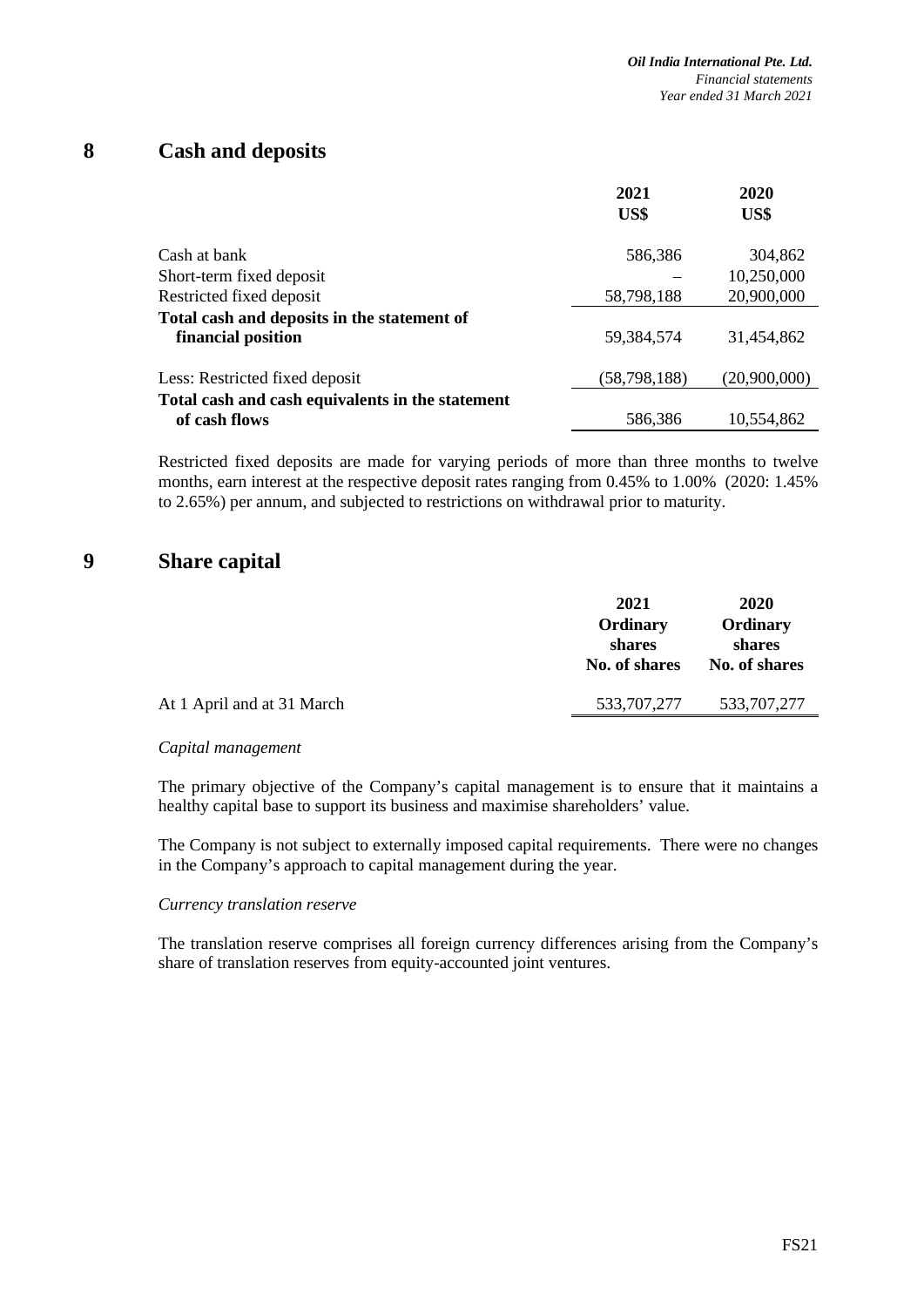# **10 Borrowings**

|                                 | 2021<br>US\$ | 2020<br>US\$ |
|---------------------------------|--------------|--------------|
| <b>Current</b>                  |              |              |
| Interest payable on bonds       | 8,901,099    | 8,901,099    |
| Non-current                     |              |              |
| <b>Borrowings</b>               | 497,896,679  | 497,549,612  |
| Represented by:                 |              |              |
| - Bonds issued                  | 500,000,000  | 500,000,000  |
| - Accrued interest              | 8,901,099    | 8,901,099    |
| - Unamortised transaction costs | (2,103,321)  | (2,450,388)  |
|                                 | 506,797,778  | 506,450,711  |

*Reconciliation of movement of liabilities to cash flows arising from financing activities*

|                                                    | <b>Borrowings</b><br>US\$ |
|----------------------------------------------------|---------------------------|
| <b>Balance at 1 April 2019</b>                     | 506,102,693               |
| <b>Changes from financing cash flow activities</b> |                           |
| Interest paid                                      | (20,000,000)              |
| Total changes from financing cash flow activities  | (20,000,000)              |
| <b>Other changes</b>                               |                           |
| <b>Liability-related</b>                           |                           |
| Interest expense                                   | 20,000,000                |
| Amortisation of transaction cost                   | 348,018                   |
| <b>Total liability-related other changes</b>       | 20,348,018                |
| <b>Balance at 31 March 2020</b>                    | 506,450,711               |
| <b>Balance at 1 April 2020</b>                     | 506,450,711               |
| <b>Changes from financing cash flow activities</b> |                           |
| Interest paid                                      | (20,000,000)              |
| Total changes from financing cash flow activities  | (20.000.000)              |
| Other changes                                      |                           |
| Liability-related                                  |                           |
| Interest expense                                   | 20,000,000                |
| Amortisation of transaction cost                   | 347,067                   |
| <b>Total liability-related other changes</b>       | 20,347,067                |
| <b>Balance at 31 March 2021</b>                    | 506,797,778               |

All borrowings are unsecured.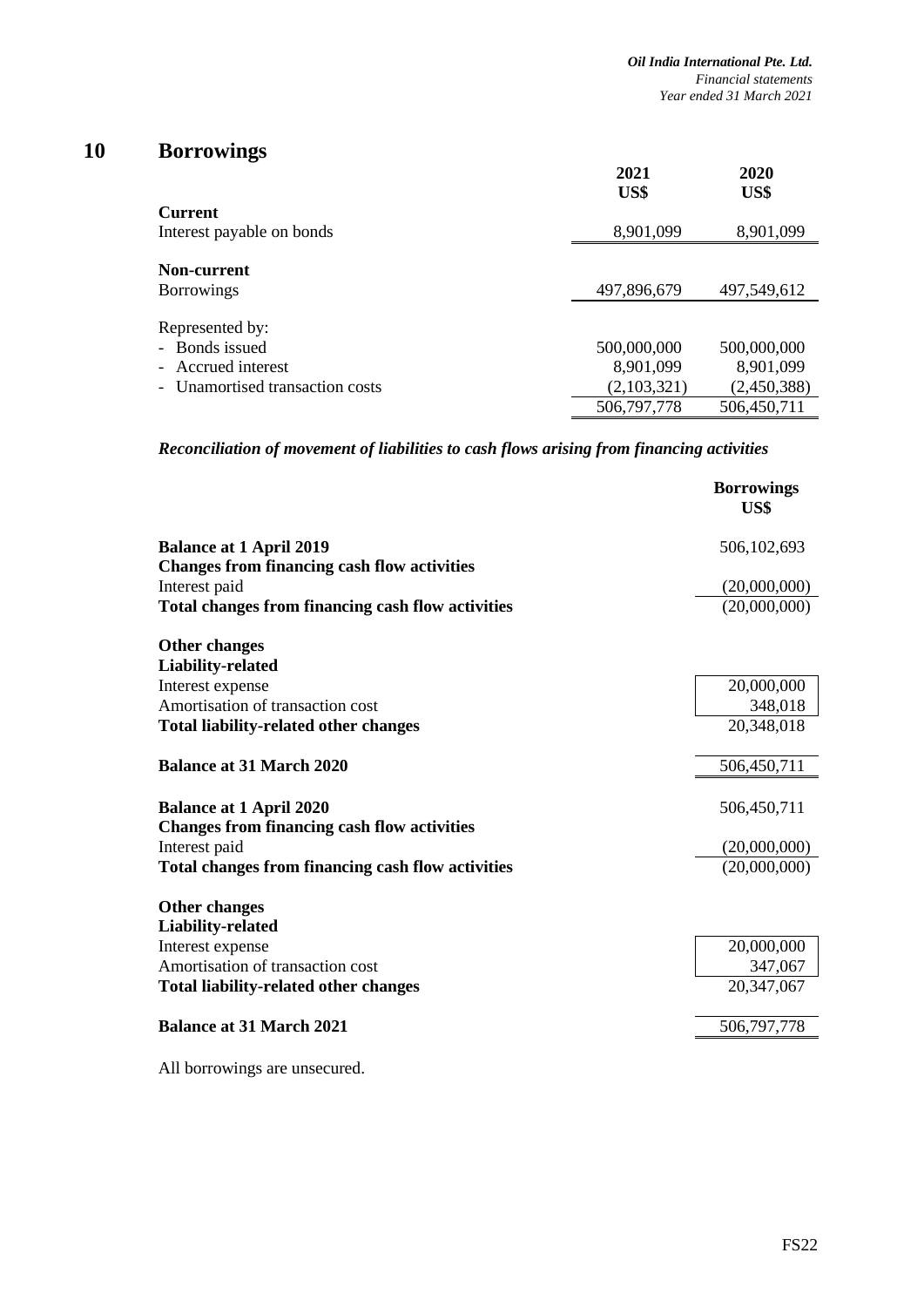On 21 April 2017, the Company issued bonds through a private placement on Singapore Exchange with a maturity period of 10 years and a fixed coupon rate of 4%, payable on a half yearly basis.

The bonds are guaranteed by the Company's ultimate holding company, Oil India Limited. No guarantee fees were paid or payable by the Company to Oil India Limited in respect of the guarantee provided by Oil India Limited for the Company's bonds.

# **11 Trade and other payables**

|                               | 2021<br>US\$ | 2020<br>US\$ |
|-------------------------------|--------------|--------------|
| Amount due to related parties | 12,954       | 15,887       |
| Accrued expense               | 88,918       | 81,949       |
|                               | 101,872      | 97,836       |

Amount due to related parties pertain to expenses recharged by the Company's immediate holding company and joint venture.

# **12 Other operating expenses**

|                                     | 2021<br>US\$ | <b>2020</b><br>US\$ |
|-------------------------------------|--------------|---------------------|
| Depreciation of plant and equipment | 2,378        | 2,378               |
| Employee compensation (note 17)     | 240,857      | 250,534             |
| Business development expenses       |              | 250,000             |
| General office expense              | 25,561       | 37,399              |
| Net foreign exchange loss           | 21           | 2,472               |
| Professional fees                   | 62,962       | 54,220              |
|                                     | 331,779      | 597,003             |

# **13 Finance costs**

|                                        | 2021       | 2020       |
|----------------------------------------|------------|------------|
|                                        | US\$       | US\$       |
| Amortisation of bond issuance expenses | 347,067    | 348,018    |
| Interest expense on bonds              | 20,000,000 | 20,000,000 |
| Bank depository charges                | 1,000      | 1,000      |
| Bank charges                           | 342        | 844        |
|                                        | 20,348,409 | 20,349,862 |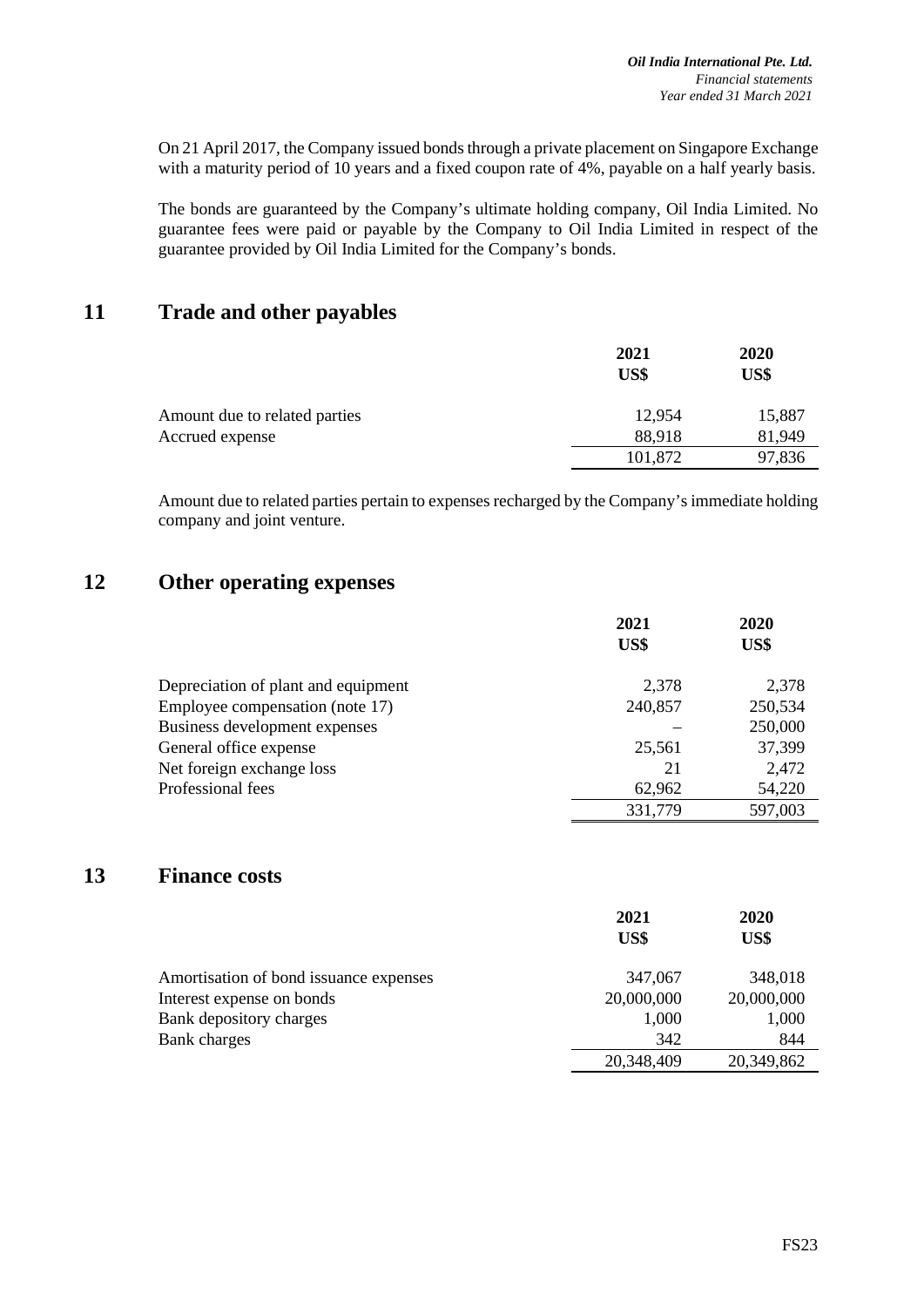# **14 Tax expense**

|                                                             | 2021           | 2020           |
|-------------------------------------------------------------|----------------|----------------|
|                                                             | US\$           | US\$           |
| <b>Current tax expense</b>                                  |                |                |
| - Current tax                                               | 74,530         | 35,844         |
|                                                             | 74,530         | 35,844         |
| <b>Reconciliation of effective tax rate</b>                 |                |                |
| Profit before tax                                           | 47,002,417     | 101,608,390    |
|                                                             |                |                |
| Income tax using Singapore tax rate at 17% (2020: 17%)      | 7,990,411      | 17,273,426     |
| Non-taxable income                                          |                | (210, 131)     |
| Non-deductible expenses                                     | 3,515,273      | 3,559,083      |
| Statutory stepped income exemption                          | (12,789)       | (12,679)       |
| Effect of result of equity-accounted investee presented net |                |                |
| of tax                                                      | (11, 418, 365) | (20, 573, 855) |
|                                                             | 74,530         | 35,844         |

# **15 Related party balances and transactions**

During the financial year, there are no significant balances and transactions between the Company and its related parties.

#### Key management personnel compensation

Key management personnel of the Company are those persons having the authority and responsibility for planning, directing and monitoring the activities of the Company. The directors of the Company are considered as key management personnel.

Key management personnel compensation as follows:

|                                                 | 2021<br>US\$ | 2020<br>US\$ |
|-------------------------------------------------|--------------|--------------|
| Director's fee                                  |              | 13,738       |
| Wages and salaries                              | 102,552      | 117,035      |
| Employer's contribution to defined contribution |              |              |
| plans                                           | 7,665        | 15,153       |
| Other employee benefits                         | 130,640      | 118,243      |
|                                                 | 240,857      | 264,169      |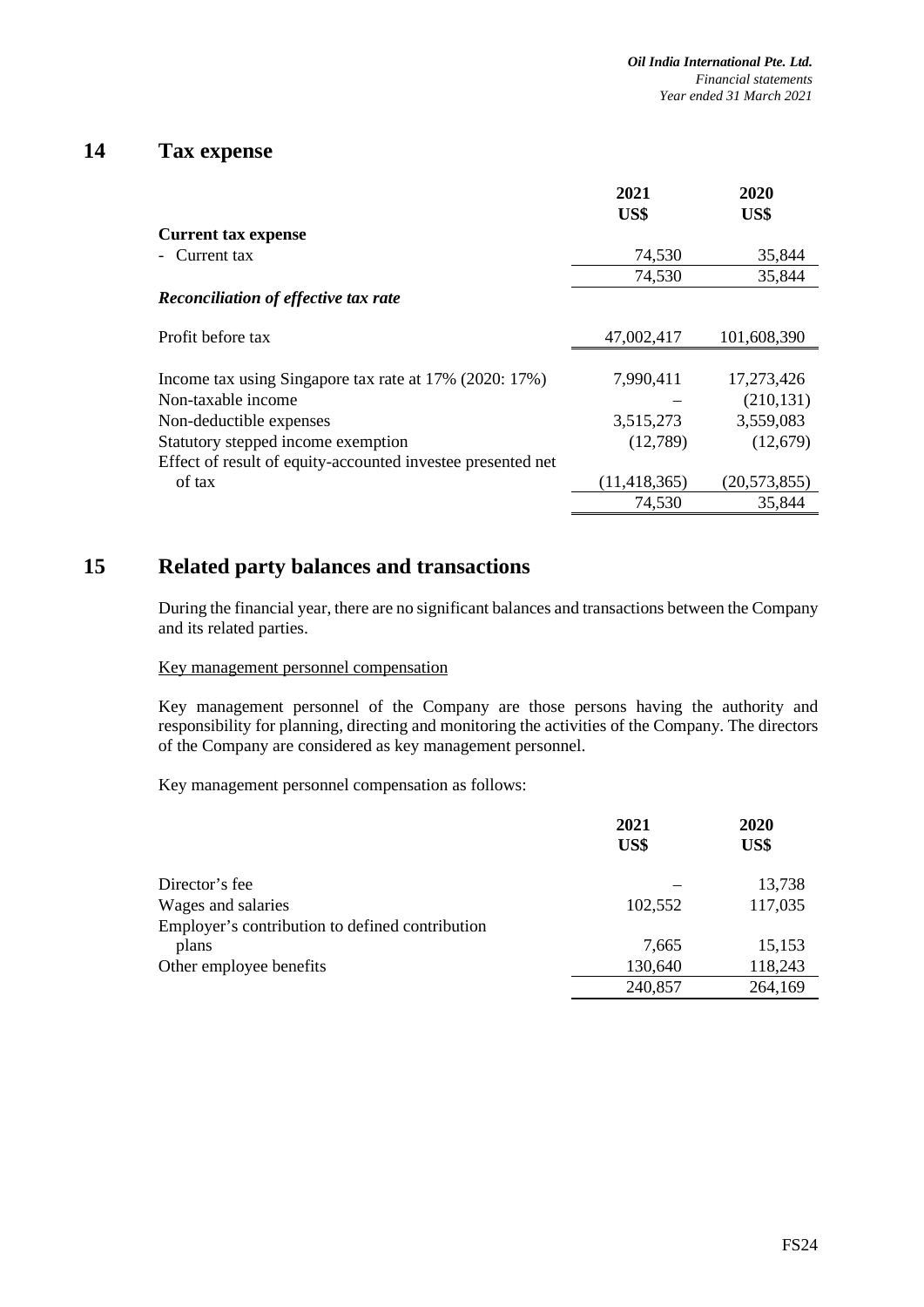# **16 Commitments**

On 15 February 2019, The Company entered into a cost-sharing agreement with its joint ventures to share the use of an office space.

The future payables under the cost-sharing agreement at the balance sheet date are as follows:

|                            | 2021<br>US\$ | 2020<br>US\$ |
|----------------------------|--------------|--------------|
| Not later than one year    | 17,542       | 18,749       |
| Between one and five years |              | 17,187       |
|                            | 17,542       | 35,936       |

The Company has assessed that the cost-sharing agreement does not constitute a lease. The costsharing agreement does not contain an identified asset as the shared or allocated office space was not physically distinct and did not represent substantially all of the capacity of the leased office space. Consequently, no right-of-use assets and lease liabilities have been recognised on the balance sheet as at 31 March 2021 and 31 March 2020.

# **17 Employee compensation**

|                               | 2021<br>US\$ | 2020<br>US\$ |
|-------------------------------|--------------|--------------|
| Wages and salaries            | 102,552      | 117,035      |
| Allowances and other expenses | 138,305      | 133,499      |
|                               | 240,857      | 250,534      |

# **18 Financial risk management**

The Company has exposure to the following risks from financial instruments:

- market risk;
- credit risk; and
- liquidity risk.

#### **Risk management framework**

The Company's Board of Directors has overall responsibility for the establishment and oversight of the Company's risk management framework. Review of proposed investments and compliance with target asset allocations is monitored by the Board of Directors on a regular basis.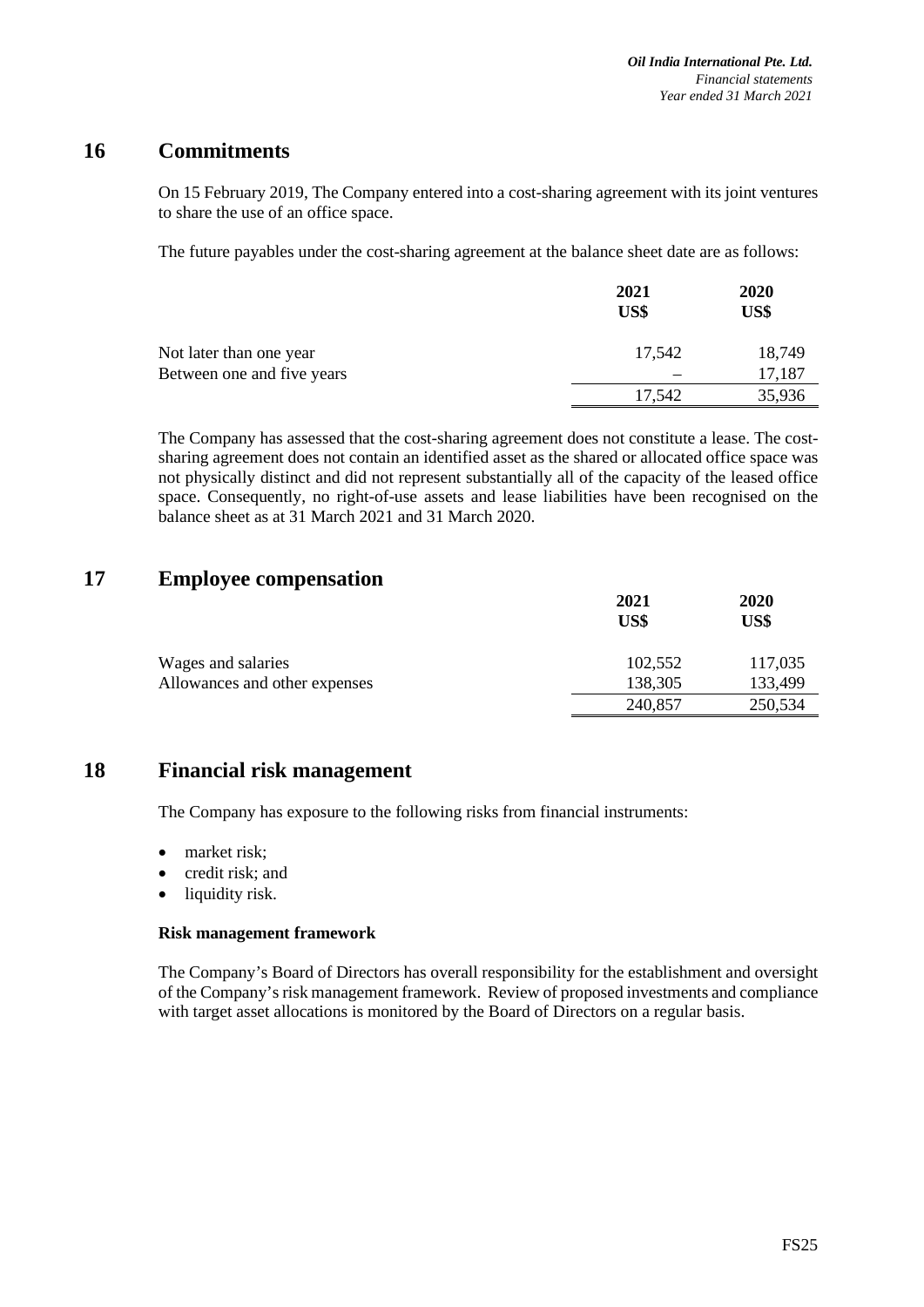#### **Market risk**

Market risk is the risk that changes in market prices – such as interest rates, foreign exchange rates, other price changes – will affect the Company's income or the fair value of its holdings of financial instruments.

The Company's strategy for the management of market risk is driven by the Company's investment objective of making investments in income generating assets in target markets. Market risks are monitored regularly by the Board of Directors in accordance with the policies and procedures in place.

#### **Interest rate risk**

The Company has issued fixed interest rate bonds which are carried at amortised cost. They are therefore not subject to interest rate risk, since neither the carrying amount nor the future cash flow will fluctuate because of a change in market interest rates.

The Company periodically reviews its liabilities and monitors interest rate fluctuations to ensure that the exposure to interest rate risk is within acceptable levels.

#### **Currency risk**

Currency risk is the risk that the fair value or future cash flows of a financial instrument will fluctuate because of changes in foreign exchange rates. The Company is not significantly exposed to the effects of changes in foreign exchange rates.

#### **Credit risk**

Credit risk is the risk that a counterparty to a financial instrument will fail to discharge an obligation or commitment that it has entered into with the Company, resulting in a financial loss to the Company. It arises principally from cash and bank deposits.

At the reporting date, there was no significant concentration of credit risk. Cash and bank deposits are placed with banks and financial institutions which are regulated.

The maximum exposure to credit risk is represented by the carrying amount of each financial asset in the statement of financial position. The Company's major classes of financial assets are cash and bank deposits and other assets.

The Company's policy over credit risk is to minimise its exposure to counterparties with perceived higher risk of default by dealing only with parties that meet the credit standards laid down in the Company's risk management policies. Further, the credit risk is monitored regularly by the Board of Directors in accordance with the policies and procedures in place.

#### *Risk management*

The Company adopts the following policy to mitigate the credit risk.

For banks and financial institutions, the Company adopts the policy of dealing with financial institutions with high credit ratings rated by independent rating agencies.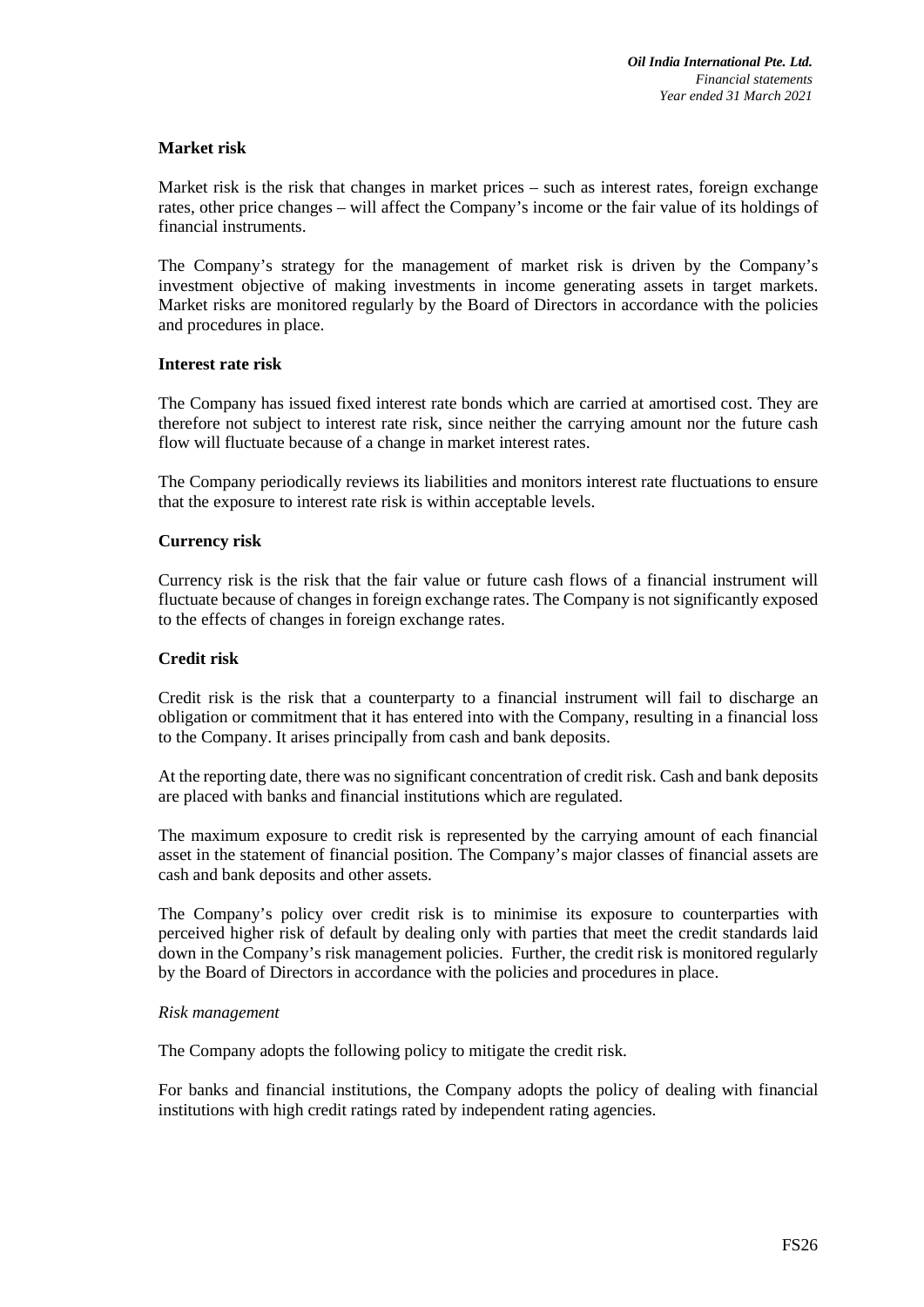## *Credit rating*

The Company uses the following categories of internal credit risk rating for financial assets which are subject to expected credit losses under the general approach. These categories reflect the respective credit risk and how the loss provision is determined for each of those categories.

| Category of<br>internal credit rating | <b>Definition of category</b>                                                                                                                                    | <b>Basis for recognition of</b><br>expected credit losses |
|---------------------------------------|------------------------------------------------------------------------------------------------------------------------------------------------------------------|-----------------------------------------------------------|
| Performing                            | Customers have a low risk of default and a<br>strong capacity to meet contractual cash<br>flows                                                                  | 12-month expected credit<br>losses                        |
| Under-performing                      | Customers negotiating for new credit terms,<br>default in repayment and other relevant<br>indicators that showed customers'<br>deteriorating financial condition | Lifetime expected credit<br>losses                        |
| Non-performing                        | Interest and/or principal payment are 90<br>days past due                                                                                                        | Lifetime expected credit<br>losses                        |
| Write-off                             | Customers with no reasonable expectation<br>of recovery                                                                                                          | Asset is written off                                      |

#### *Impairment of financial assets*

The Company has applied the simplified approach which requires expected lifetime credit losses to be recognised from initial recognition of the other receivables. In calculating the expected credit loss rates, the Company considers historical loss rates and adjusts for forward-looking macroeconomic data.

As at 31 March 2021 and 31 March 2020, the Company has insignificant credit risk exposure in relation to other receivables under SFRS(I) 9.

## *Cash and deposits*

Impairment on cash and deposits has been measured on the 12-month expected loss basis and reflects the short maturities of the exposures. The Company considers that its cash and deposits have low credit risk based on the external credit ratings of the counterparties.

The amount of the allowance on cash and deposits is determined to be negligible.

Other than the above, there are no credit loss allowance for other financial asset at amortised cost as at 31 March 2021 and 31 March 2020.

#### *Financial assets that are neither past due nor impaired*

Cash and deposits are mainly deposits with banks with high credit-ratings assigned by international credit-rating agencies. Financial assets that are neither past due nor impaired are substantially corporations with a good collection track records with the Company.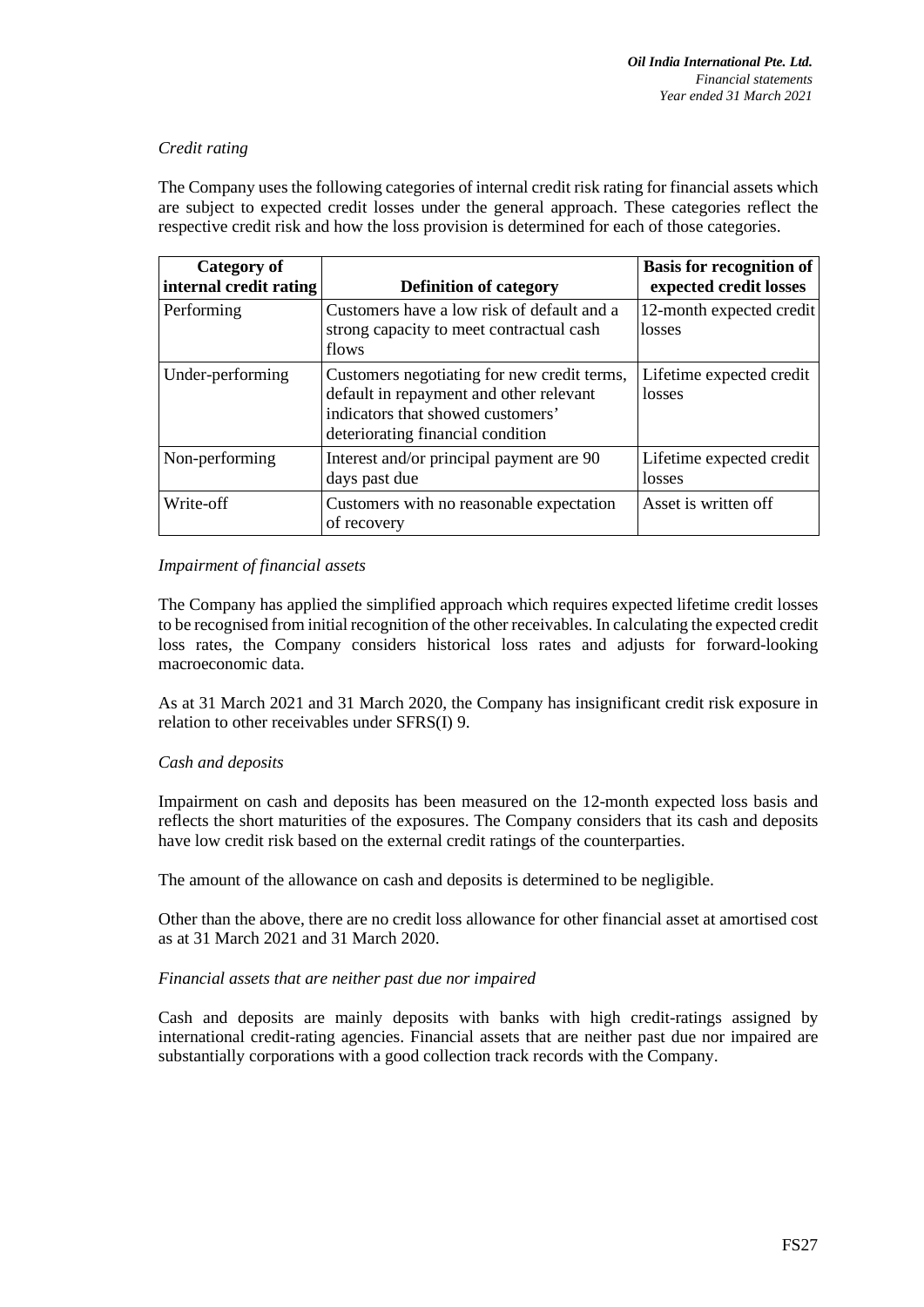## **Liquidity risk**

Liquidity risk is the risk that the Company will encounter difficulty in meeting its commitments associated with financial liabilities. Liquidity risk may emanate from inability to sell a financial asset quickly at an amount close to its fair value.

The Company monitors the liquidity risk and maintains adequate financing for the Company's operations and to mitigate the effects of fluctuations in cash flows.

#### **Contractual maturity for financial liabilities**

The table below analyses the maturity profile of the financial liabilities of the Company based on contractual undiscounted cash flows:

|                                                                 |                           |                                | <b>Contractual cash flows</b> |                                            |                                            |                                |
|-----------------------------------------------------------------|---------------------------|--------------------------------|-------------------------------|--------------------------------------------|--------------------------------------------|--------------------------------|
|                                                                 | Carrying<br>value<br>US\$ | <b>Total</b><br>US\$           | Up to<br>1 year<br>US\$       | <b>Between</b><br>1 and 3<br>years<br>US\$ | <b>Between</b><br>3 and 5<br>years<br>US\$ | More than<br>5 years<br>US\$   |
| <b>At 31 March 2021</b><br><b>Borrowings</b><br>Other financial | 506,797,778               | $(620,000,000)$ $(20,000,000)$ |                               | (40,000,000)                               |                                            | $(40,000,000)$ $(520,000,000)$ |
| liabilities                                                     | 101,872                   | (101, 872)                     | (101, 872)                    |                                            |                                            |                                |
| <b>At 31 March 2020</b><br><b>Borrowings</b><br>Other financial | 506.450.711               | $(640,000,000)$ $(20,000,000)$ |                               | (40,000,000)                               |                                            | $(40,000,000)$ $(540,000,000)$ |
| liabilities                                                     | 97,836                    | (97,836)                       | (97,836)                      |                                            |                                            |                                |

# **19 Fair values of financial instruments**

*Accounting classifications and fair values*

|                       |                | <b>Carrying amount</b> |                    |                                                 |                   |
|-----------------------|----------------|------------------------|--------------------|-------------------------------------------------|-------------------|
|                       |                |                        |                    |                                                 |                   |
|                       |                | <b>Amortised</b>       | financial          |                                                 |                   |
|                       | <b>Note</b>    | cost                   | <b>liabilities</b> | <b>Total</b>                                    | <b>Fair value</b> |
|                       |                | US\$                   | US\$               | US\$                                            | US\$              |
| <b>31 March 2021</b>  |                |                        |                    |                                                 |                   |
| Cash and deposits     | 8              | 59,384,574             |                    | 59,384,574                                      |                   |
| Other current assets* | $\overline{7}$ | 197,438                |                    | 197,438                                         |                   |
|                       |                | 59,582,012             |                    | 59,582,012                                      |                   |
|                       |                |                        |                    |                                                 |                   |
| <b>Borrowings</b>     | 10             |                        |                    | $(506,797,778)$ $(506,797,778)$ $(527,945,000)$ |                   |
| Trade and other       |                |                        |                    |                                                 |                   |
| payables              | 11             |                        | (101, 872)         | (101, 872)                                      |                   |
|                       |                |                        | (506, 899, 650)    | (506, 899, 650)                                 |                   |
|                       |                |                        |                    |                                                 |                   |

*\* Excludes prepayments*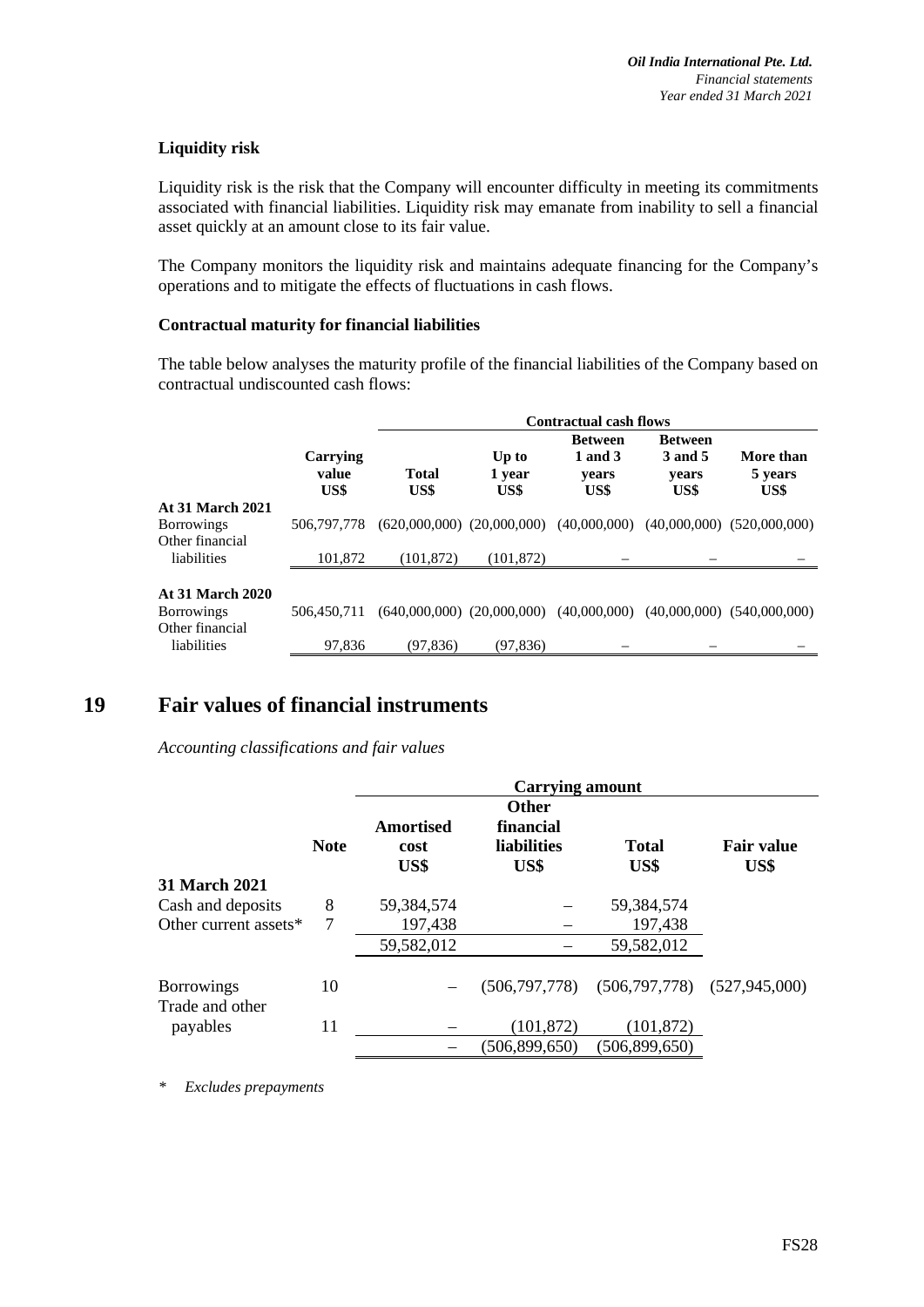|                                      |             | <b>Carrying amount</b>    |                                  |                      |                                     |
|--------------------------------------|-------------|---------------------------|----------------------------------|----------------------|-------------------------------------|
|                                      |             |                           | <b>Other</b>                     |                      |                                     |
|                                      | <b>Note</b> | Amortised<br>cost<br>US\$ | financial<br>liabilities<br>US\$ | <b>Total</b><br>US\$ | <b>Fair value</b><br>US\$           |
| <b>31 March 2020</b>                 |             |                           |                                  |                      |                                     |
| Cash and deposits                    | 9           | 31,454,862                |                                  | 31,454,862           |                                     |
| Other current assets*                | 7           | 171,050                   |                                  | 171,050              |                                     |
| Other non-current                    |             |                           |                                  |                      |                                     |
| assets                               | 6           | 6,408                     |                                  | 6,408                |                                     |
|                                      |             | 31,632,320                |                                  | 31,632,320           |                                     |
| <b>Borrowings</b><br>Trade and other | 10          |                           | (506, 450, 711)                  |                      | $(506, 450, 711)$ $(446, 800, 000)$ |
| payables                             | 11          |                           | (97, 836)                        | (97, 836)            |                                     |
|                                      |             |                           | (506, 548, 547)                  | (506, 548, 547)      |                                     |

*\* Excludes prepayments*

#### *Measurement of fair values*

A number of the Company's accounting policies and disclosures require the determination of fair value, for both financial and non-financial assets and liabilities. When applicable, further information about the assumptions made in determining fair values of non-financial assets and liabilities are disclosed in the relevant notes specific to those non-financial assets or liabilities.

When measuring the fair value of an asset or a liability, the Company uses observable market data as far as possible.

Fair values are categorised into different levels in a fair value hierarchy based on the inputs used in the valuation techniques as follows:

- Level 1: quoted prices (unadjusted) in active markets for identical assets or liabilities.
- Level 2: inputs other than quoted prices included in Level 1 that are observable for the asset or liability, either directly (i.e., as prices) or indirectly (i.e., derived from prices).
- Level 3: inputs for the asset or liability that are not based on observable market data (unobservable inputs).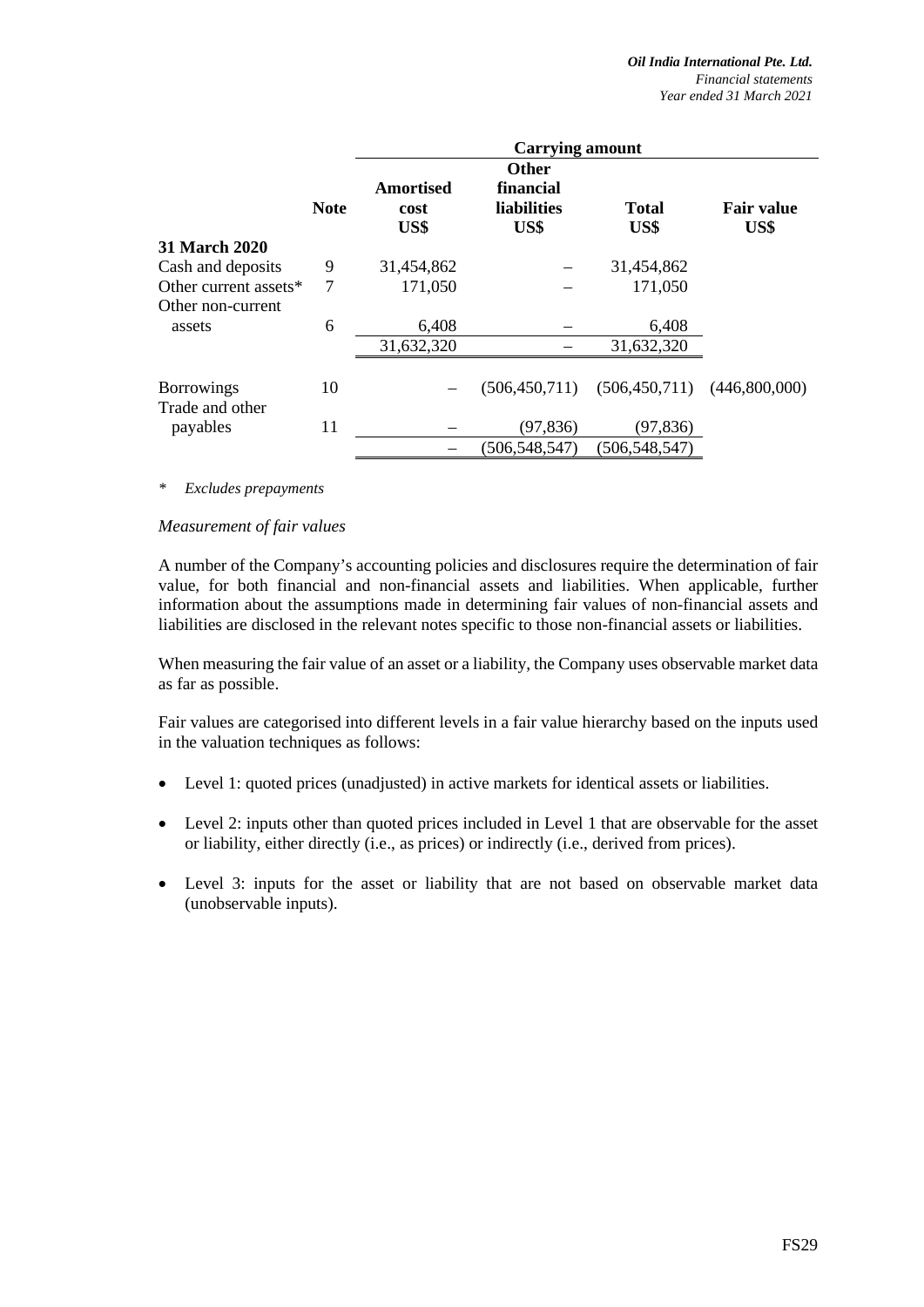#### **Financial instruments not measured at fair value**

The following table shows the valuation technique and the significant unobservable inputs used in the determination of fair value of the Level 3 financial instruments not measured at fair value:

| <b>Type</b>       | <b>Valuation</b><br>technique                                                                                                                                    | <b>Significant</b><br>unobservable inputs                      | <b>Inter-relationship between</b><br>significant unobservable<br>inputs and fair value<br>measurement  |
|-------------------|------------------------------------------------------------------------------------------------------------------------------------------------------------------|----------------------------------------------------------------|--------------------------------------------------------------------------------------------------------|
| <b>Borrowings</b> | Discounted cash<br>flows: The<br>valuation model<br>considers the<br>present value of<br>expected payments,<br>discounted using an<br>adjusted discount<br>rate. | Adjusted discount<br>$\bullet$<br>rate 3.3%<br>$(2020: 6.4\%)$ | The estimated fair value<br>$\bullet$<br>would increase if the<br>adjusted discount rate<br>was lower. |

#### **Financial instruments for which fair value is equal to the carrying amount**

The carrying amounts of financial assets and liabilities with a maturity of less than one year (including other current assets, other non-current assets and cash and deposits are assumed to approximate their fair values because of the short period to maturity.

# **20 COVID-19**

The COVID-19 pandemic has affected all countries of the world, and resulted in border closures, production stoppages, workplace closures, movement controls and other measures imposed by the various governments. The Company's significant operations are in Singapore and Russia, both of which have been affected by the spread of COVID-19 in 2020.

Set out below is the impact of COVID-19 on the Company's financial performance reflected in this set of financial statements for the year ended 31 March 2021:

- i. The Company has assessed that the going concern basis of preparation for this set of financial statements remains appropriate.
- ii. The Company has considered the market conditions (including the impact of COVID-19) as at the balance sheet date, in making estimates and judgements on the recoverability of assets, in particular its investment in joint ventures as at 31 March 2021, and has assessed these to be appropriate.